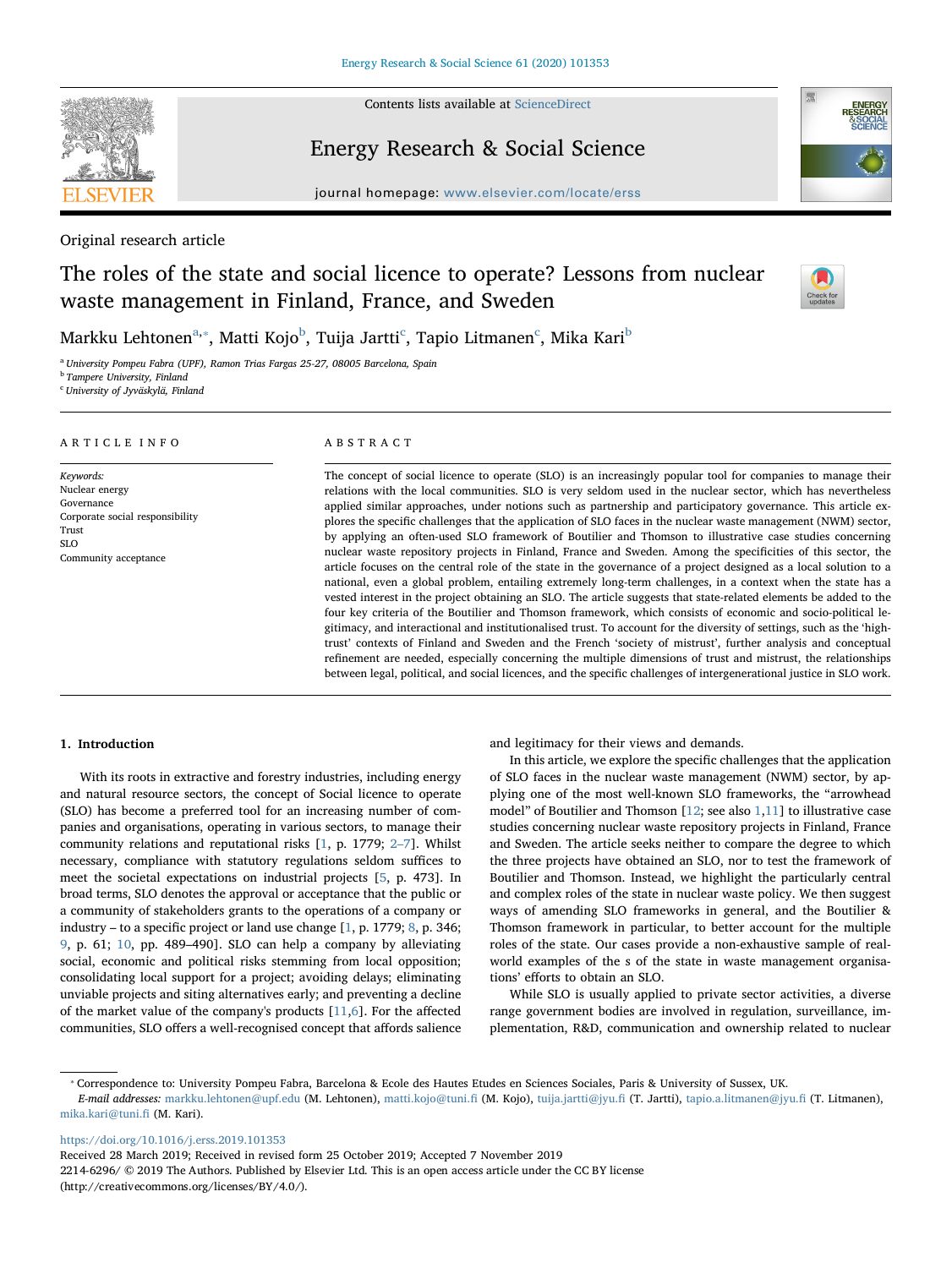waste governance. Recent research has highlighted how governance and institutions at multiple levels shape the acquisition of an SLO [e.g. 13–[15\]](#page-9-9), yet we argue that SLO theory and practice need to pay greater attention to the roles of the state. The extremely long timescales and risks involved in NWM set these projects apart from 'conventional' SLO projects: high-level radioactive waste needs to remain isolated from living organisms for up to hundreds of thousands of years. This accentuates the roles of the state, as a lasting albeit not eternal institution, mediating between the public, private and community interests. Insights from our case examples in the nuclear waste sector bear relevance for nuclear energy sector more generally, but also for climate policy, given the centrality of the state in dealing with the associated intergenerational challenges [e.g. [16,](#page-9-10) pp. 54–83].

The next section describes the research methods and justifies the choice of the case studies. Section three briefly defines SLO and its challenges, and presents the 'arrowhead' framework of Boutilier and Thomson [\[12\],](#page-9-8) which provides a basis for the presentation of our arguments. Section four describes the specific and complex roles of the state in NWM, while section five presents our three illustrative cases. Section six illustrates our arguments by applying the Boutilier and Thomson framework to the case studies. Section seven concludes by summarising the key aspects that need to be considered in further work to integrate the 'state dimension', and suggests themes for further research.

## 2. Methods and choice of the illustrative case studies

Three features justify our choice of the illustrative cases. First, the roles of the state, and the relationships between various key actors at different levels of nuclear waste governance differ significantly between the three countries. Second, contrasting the Nordic 'high-trust' societies [e.g. [17\]](#page-9-11) and the French "society of mistrust" [[18,](#page-9-12)[19\]](#page-9-13) is particularly relevant, given the central role of trust as a key element of SLO. Third, these repository projects are nearer to implementation than similar projects in any other country. In terms of case study research [[20,](#page-9-14) p. 30] our sample therefore represents a mix of "diverse cases" (as to the roles of the state), the "most different" cases (the Nordics vs. France in terms of trust), while being the "most similar" with regard to the advancement of the projects (three forerunners in NWM).

The article draws primarily on existing academic literature on SLO and on NWM in our three case study countries. Our choice to concentrate on the role of the state followed from findings from the initial literature survey, as well as from discussions with experts working on social aspects of NWM. These revealed that SLO was nearly absent from the vocabulary of NWM actors, and that SLO literature has thus far paid scarce attention to the role of the state. The secondary NWM literature, which served as the core material for the study, included also our own earlier extensive work concerning the Finnish, French and Swedish nuclear sector, on SLO-related topics such as repository site selection, local community perceptions, and the role of the host municipality [21–[26\]](#page-9-15); long-term challenges of memory conservation [\[27\];](#page-9-16) community benefit schemes [28–[30\];](#page-9-17) socioeconomics of NWM [\[31](#page-9-18)–35]; citizen participation and deliberation [36–[38\]](#page-9-19); as well as politics and regulation of nuclear energy and NWM [\[39](#page-9-20)–43]. Data from opinion surveys provided additional insights especially concerning the levels of trust. As a complementary source, especially for the French case, we used the SLO-relevant material from the semi-structured stakeholder interviews conducted by the first author in earlier research on NWM. These interviews concerned NWM topics closely related to SLO, including notably citizen participation, socioeconomic evaluation of the repository project and the associated benefit schemes (in all three countries), public communication (Finland and France), and trust in NWM policy (Finland and Sweden). In Finland, fifteen interviews were conducted between April 2009 and August 2018; in France, 34 interviews in 2013–2014 and in 2019; and in Sweden, twelve interviews in 2013 and 2015. In France, most interviewees were local and departmental-level

actors, but also national-level representatives from the nuclear industry, central government, safety authorities, and NGOs were interviewed. In Finland, the interviewees included representatives from the NWM company, the nuclear operators, the national authorities, researchers, and NGOs. The Swedish interviewees represented the NWM company, the safety authority, NGOs, the National Council on Nuclear Waste, local politicians, academics, and independent consultants. Annex 1 gives further detail on the interviews. On all three countries, numerous informal discussions over the years with stakeholders and experts provided further inputs.

To identify and organise the relevant information in our material, we used as a guide the 'arrowhead' framework of Boutilier and Thomson [\[12\]](#page-9-8), which we present in section four. This allowed us to structure the analysis and the presentation in section six according to the four key elements of the framework: economic and socio-political legitimacy, as well as interactional and institutionalised trust. When analysing the data from multiple sources, we sought to identify the specific roles that the state played in our three cases, in the key processes falling within these four categories of SLO criteria.

#### 3. What is a social licence to operate?

After twenty years of use, SLO lacks a standardised definition and is applied somewhat differently depending on the sector and context in question [\[44\]](#page-9-21). SLO constitutes a metaphor [e.g. [7\]](#page-9-22), yet scholars have developed elaborate means of measuring SLO, for example via tailormade questionnaires [e.g. [11](#page-9-6),[45\]](#page-9-23). A general consensus nevertheless prevails over the key ideas: an SLO is granted by the local community hosting a project [e.g. [46\]](#page-9-24), it entails processes of acceptance and approval of industry's activities, and it is constructed via dynamic interaction between community, stakeholders and companies [\[44\]](#page-9-21). Although usually employed for industrial projects, Jijelava and Vanclay [\[47\]](#page-9-25) applied SLO to humanitarian NGO action. As a 'soft contract' [\[48](#page-9-26), p. 1], SLO complements and interacts with the statutory legal licence granted by the authorities, and the 'political' licence (PLO) denoting the degree to which national decision-makers are in favour of the project in question [[49](#page-9-27)[,46](#page-9-24)]. Intricately linked with the (economic) development agenda of the state, PLO can result from trade-offs with issues unrelated to the project in question [\[53\].](#page-9-28) While PLO alone would generally suffice in authoritarian settings, state's development objectives can override or at least threaten SLO even in democratic regimes [\[49\]](#page-9-27).

An SLO needs to be constantly maintained, and align with the changing values and objectives of the community [e.g. [1,](#page-9-0) p. 1779]. Multiple SLOs, or several 'sub-licences' would be needed to account for the heterogeneity among the different parts of community [cf. [50,](#page-9-29) pp. 189–190; [6](#page-9-7), p. 1084]. For example, a project may have an SLO from municipal leaders and local businesses, but not from citizen movements.

As a rule, an SLO is granted to a specific project or activity – a company may have an SLO for one of its projects, but not for another [[1](#page-9-0), p. 1781]. Sometimes the 'owner' of an SLO is extended to cover the company and its local operations [[12,](#page-9-8) p. 2] or even an entire industry branch [e.g. [51](#page-9-0), p. 45]. In practice, when considering a project and its SLO, citizens draw on their earlier experience concerning the company and industry in question, as well as on their ideological convictions [e.g. [25](#page-9-30),[15](#page-9-31),[52,](#page-9-32) p. 45]. In this sense, SLO contrasts with the more 'calculative' political licence [\[53\].](#page-9-28)

## 3.1. The four-ladder model of SLO: legitimacy and trust as the key prerequisites

To illustrate our argument about the roles of the state, we apply an oft-used SLO framework, developed by Thomson and Boutilier [\[1;](#page-9-0) see also [12](#page-9-8)[,54](#page-9-33),[6](#page-9-7)[,7,](#page-9-22)[55](#page-9-34)]. Since NWM is not always the responsibility of a private company, we replace the habitual SLO term 'company' by 'organisation'.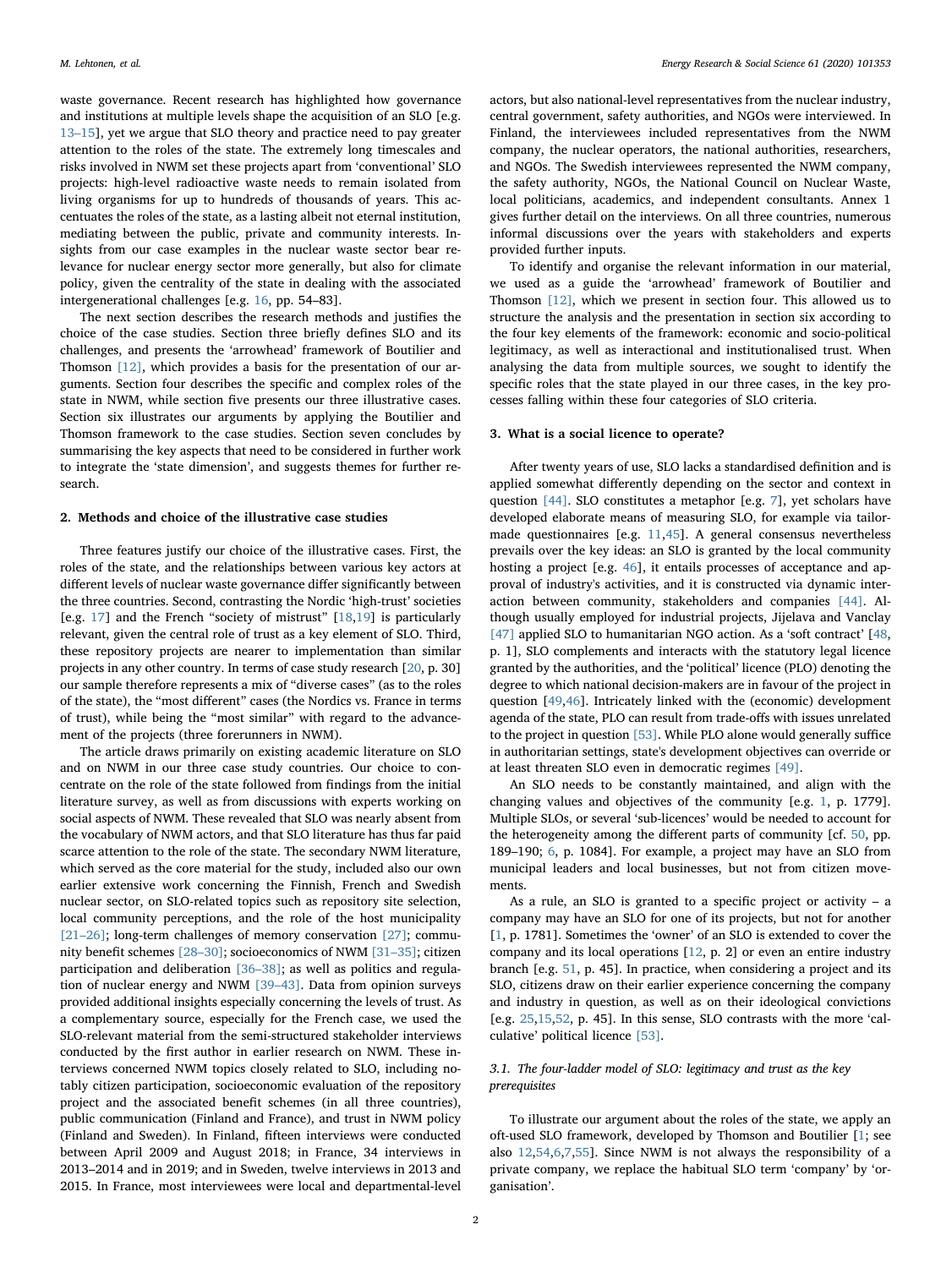<span id="page-2-0"></span>

Fig. 1. The four factors that determine the proportions of stakeholders at each level (source: adapted from 12, pp. 2–5).

The framework distinguishes four levels in the formation of an SLO. At the lowest level, the community rejects or withdraws the SLO from the organisation, whereas at the second level, it accepts and tolerates the project. At the third level, the community explicitly approves the project and encourages the continuation of the activity. At the top of the ladder, the community perceives the project as its own, as an integral part of its identity and values. We rely on a slightly more refined 'arrowhead' version, presented in [Fig. 1,](#page-2-0) in which the four levels (withdrawal, acceptance, approval, psychological identification) form a continuum, and constitute the key elements shaping the acquisition of an SLO: economic legitimacy, socio-political legitimacy, interactional trust, and institutionalised trust [\[12](#page-9-8), pp. 3–6].

#### 3.1.1. Economic and socio-political legitimacy: distributive and procedural justice

Legitimacy represents "the acceptance of the project by the host community especially in terms of its fairness" [\[6,](#page-9-7) p. 1078]. Economic legitimacy – the minimum requirement for acceptance – relates to distributive justice, i.e. citizens' perception that costs and benefits of the project are shared equitably. Community benefit schemes often seek to ensure this kind of legitimacy.

Socio-political legitimacy can allow a project to win true approval. It posits **procedural justice** as a key concern, requiring that the organisation shows willingness to protect the community's social, environmental and cultural ways of life from harmful impacts. The organisation should inform the community about its activities, listen to community concerns, establish and explain the project's rationale, and demonstrate that the benefits clearly outweigh the downsides [\[1,](#page-9-0) p. 1785; [12,](#page-9-8) p. 4; [7](#page-9-22)]. Procedural justice is ultimately anchored in international and national law, via legislative acts such as the Aarhus Convention on access to information, participation and justice; Environmental Impact Assessment and Social Impact Assessment procedures; or laws governing access to and ownership of land [[46,](#page-9-24)[7,](#page-9-22)[32\]](#page-9-35).

#### 3.1.2. Interactional trust: keeping the promises

Legitimacy is a foundation for mutual *trust*, that is, a situation in which parties voluntarily accept their vulnerability to actions by others [[1](#page-9-0), p. 1786]. In the case of SLO, trust implies confidence by the community members that the organisation will always act in the community's best interests [\[1,](#page-9-0) p. 1786; [6,](#page-9-7) p. 1078]. An organisation should appear as honest and sincere in its communication and attempts to keep its promises but must also demonstrate that it has the requisite technical, financial and other resources [e.g. [6,](#page-9-7) p. 1078; [7](#page-9-22)[,56](#page-10-0), p. 2645]. While listening and communicating suffice to ensure legitimacy, interactional trust requires responsiveness to citizens' concerns and views [\[1,](#page-9-0) p. 1785; [57,](#page-10-1) p. 141], mutual dialogue, respect for local ways of life, and a shared vision of the future of the region [\[12](#page-9-8), p. 4; [10](#page-9-5)]. Concrete measures include envisioning new development goals with the community; capacity building and economic development; and delegation of aspects of the project to the community, allowing shared ownership of risks and opportunities [\[1,](#page-9-0) p. 1786]. For participatory governance to build trust, citizens must be informed about how their views have been taken into account in decision-making.

## 3.1.3. Institutionalised trust: psychological identification with "our project"

SLO at its strongest implies *institutionalised trust* or "full trust", that is, a situation in which relations between the community and the organisation are "based on an enduring regard for each other's interests" [\[12](#page-9-8), p. 4; [6,](#page-9-7) p. 1079; [1,](#page-9-0) p. 1784; [11](#page-9-6)]. Both parties then take trust for granted, the citizens psychologically identify themselves with the values and interests of the organisation – the organisation and the community see each other as partners, as "good buddies" [[54](#page-9-33)[,6\]](#page-9-7). The community actively supports and adopts the project as its own, takes pride of it, and designs and implements its own activities as part of the project [\[6,](#page-9-7) p. 1079].

While interactional trust is temporary and directly linked to a specific project, institutionalised trust is more stable over time, although ultimately subject to the general 'rule' of trust being hard to earn, but easy to lose [\[58](#page-10-2), p. 677]. Institutionalised trust can be seen as an outcome of long-term interaction of the community with its environment and stakeholders, trust-building measures by the project organisation being only one among many causal factors.

The 'arrowhead model' ([Fig. 1](#page-2-0)) illustrates how a company may attain approval for its project in the presence of either: 1) economic legitimacy and socio-political legitimacy; or 2) economic legitimacy and interactional trust. On the basis of their empirical analysis, Boutilier and Thomson [[12,](#page-9-8) p. 4] concluded that economic legitimacy is a minimum requirement for an SLO, whereas full/institutionalised trust is possible only when all three other key criteria are present at the same time.

#### 4. The vital role of the state in nuclear waste management

Although facing social acceptability challenges similar to those of the extractive industries – the most common 'user' of an SLO – the nuclear industry has only recently shown interest in the concept [\[59\]](#page-10-3).<sup>[1](#page-2-1)</sup> It has nevertheless applied similar approaches, especially in nuclear

<span id="page-2-1"></span> $1$ <sup>With</sup> the notable exception of uranium mining, where SLO is a well-established notion e.g. [\[63,64\].](#page-10-4)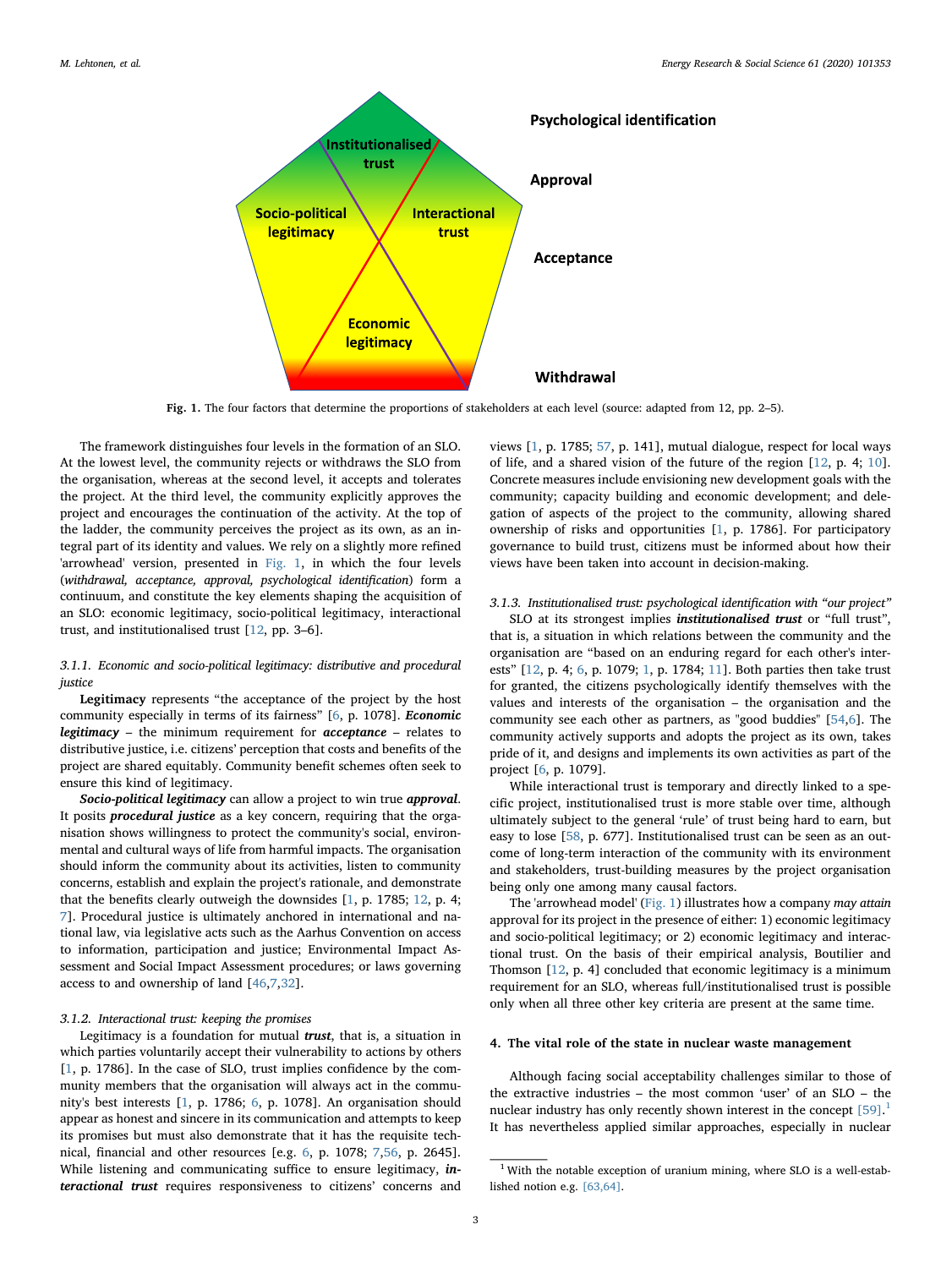waste repository siting, under denominations such as local partnerships, or broad public and stakeholder participation [e.g. [37](#page-9-36)[,60](#page-10-5)–62]. Terms such as partnership and stakeholder confidence have been institutionalised internationally, e.g. in the activities of the Forum on Stakeholder Confidence (FSC) of the OECD Nuclear Energy Agency, $2$ and nationally, in regulatory frameworks via mandatory Environmental Impact Assessment procedures, multistakeholder expert committees, national commissions of public debate (e.g. in France, Canada, and Italy), local liaison committees, and community benefit schemes, for example. These approaches face similar challenges as SLO, including the risk of participation being used for merely instrumental purposes [e.g. [65](#page-10-6),[37,](#page-9-36)[66\]](#page-10-7), SLO legitimising "questionable company practices be-hind an SLO veneer of respectability" [\[53\],](#page-9-28) and benefit schemes being denounced as a form of bribery [e.g. [67](#page-10-8),[68,](#page-10-9)[30\]](#page-9-37). Participation, partnerships and efforts at gaining an SLO may then fail in their shared main objective, that of engendering trust.

Despite these similarities, nuclear waste disposal projects exhibit specific features that bring to the fore the roles of the state, and complicate the key questions of "who should grant an SLO, to whom/what, and on which grounds". While industry projects are typically designed to generate profit for private business enterprises and to foster national, regional and local socioeconomic development, nuclear waste repositories aim to provide a local solution to a national – even a global – problem. This public-interest nature of nuclear waste projects complicates the arbitration between the SLO and the political licence [\[49\]](#page-9-27), accentuating the role of the state as a guardian of the public interest.

The extremely long timespan of NWM adds an inter-temporal aspect to the already complex arbitrations between the different types of licences, and between the local, national and global levels of governance. Can the present local community legitimately grant an SLO to a project that can have implications for innumerable generations of future residents in that community? SLO scholars have argued that the concept can reflect the concerns of broader (e.g. multinational) civil society [[1](#page-9-0),[8](#page-9-3)]. In principle, an SLO can therefore address intergenerational concerns, which are central in NWM projects. Specific ways of dealing with intergenerational justice in SLO theory and practice would merit a separate treatment, and will not be addressed in detail in this article.

<span id="page-3-0"></span>SLO scholars have drawn attention to the role of complex governance and institutional arrangements in shaping SLO processes and outcomes [e.g. [8](#page-9-3),[13\]](#page-9-9). Heffron et al. [\[46\]](#page-9-24) underline that although an SLO is essentially an informal contract, law is often crucial in giving effect to SLO, for example through minimum legal standards. However, extant SLO literature has seldom addressed the internal heterogeneity of the state, and, by implication, its various roles in SLO processes. The government is sometimes treated merely as a third-party regulator [e.g. [48\]](#page-9-26), or an actor that tends to unduly complicate SLO processes. Yates and Hovarth [\[69\]](#page-10-10) illustrated how local governments can help the project owner to identify the key stakeholder groups. From a slightly different angle, an SLO has been portrayed as a prerequisite for, but independent from, the formal legal licence granted by the government [\[13\]](#page-9-9). Mundeva [\[48\]](#page-9-26) highlights social inclusion policies as vital determinants of SLO processes, while Raufflet [\[51\]](#page-9-38) stresses the ways in which the state can actively promote private-sector projects in pursuit of economic and territorial development. The complexity of the very notion of 'the state' is particularly pronounced in the NWM sector, for instance because the state is not only a key actor in energy policy, but in some cases (e.g. France) also the project owner seeking an SLO for a repository. Furthermore, the sub-national public actors, at different levels of governance, are often torn between multiple loyalties towards the state on one hand and their local constituencies on the other.

This heterogeneity also stems from the distinct patterns of economic interests involved, in particular the close ties between nuclear energy policy and NWM, and the contentious nature of nuclear power in public discussion. Even in the most economically liberal countries, the state has, since the early years of nuclear development, laid the essential foundations for the success of the industry, via state-funded R&D, communication and knowledge-creation, regulation, as well as direct and indirect economic and institutional support to an industry initially born out of the efforts to construct nuclear weapons. This has created a dense network of partly transnational links between the industry, government institutions, local and national politicians, taxpayers, and voters. As an enduring threat to the continued use of nuclear energy, the unresolved 'waste problem' further reinforces these connections.

## 5. SLO challenges in the nuclear waste sector: illustration via examples from France, Finland, and Sweden

#### 5.1. France: a state-led and conflict-ridden project

The planned repository, Cigéo, $3$  to be built in clay host rock, would receive the high- and medium-level waste from the 58 reactors currently supplying over 70% of France's electricity consumption. Andra, the national radioactive waste management agency, plans to start construction in 2022 and pilot stage operations in around 2030 [\[70](#page-10-11), p. 56]. Via Andra, the state is therefore the ultimate agent seeking to obtain an SLO, although the financing for the project comes via taxes levied on the largely state-owned waste producers: EDF, Orano (until late 2017 Areva), and the national nuclear R&D agency, CEA.<sup>[4](#page-3-2)</sup> The nuclear sector enjoys a special place among state interests, as a major export sector, a key actor in the modernisation of the country since the 1950s, and a source of national pride [\[71\]](#page-10-12).

The repository project has a long and conflict-ridden history. Andra's initial site investigations in the late 1980s generated vehement local opposition [e.g. [72](#page-10-13),[65\]](#page-10-6). To unblock the subsequent stalemate, the government reopened the search to include three different RWM options, and opened the discussion to a wide range of actors [\[72\].](#page-10-13) The ground-breaking Waste Act 1991 [\[73\]](#page-10-14) introduced the concept of reversible geological disposal and community benefit schemes. It also led to the establishment of multistakeholder commissions, external evaluating bodies, and local information and liaison committees (CLIS). These added further complexity to the governance of the project, underpinned by the French politico-administrative system, which involves two parallel lines cutting across various tiers of governance: state administration on one hand, and autonomous territorial politico-administrative structures on the other. The safety authority, ASN, is supported by the technical safety expert organisation, IRSN.

Towards the late 1990s, local conflict aggravated again, in the context of declining public trust in the governance of risk, $5$  and following government decision to designate as a site for an underground research laboratory (URL) Bure – a small village in a remote, rural, sparsely populated, and socio-economically declining region in the east of France [\[41\]](#page-9-39). The other sites eliminated one by one, Bure soon became also the de facto only candidate for hosting a repository [\[65\].](#page-10-6) The National Commission on Public Debate (CNDP) organised mandatory public consultations on radioactive waste policy in 2005–06 and on the Cigéo project in 2013–14. In 2019, it organised yet another similar consultation, on the national strategy on managing radioactive waste

<span id="page-3-1"></span><sup>3</sup> Centre industriel de stockage géologique.

<span id="page-3-2"></span><sup>&</sup>lt;sup>4</sup> The French state owns over 80% of the shares of EDF, the operator of France's 58 nuclear reactors, and more than 90% of those of the full-fuel-cycle nuclear company, Orano.

<span id="page-3-3"></span><sup>&</sup>lt;sup>5</sup> Including the widespread perception that the government had sought to conceal the true extent of Chernobyl fallout in France [\[42\]](#page-9-40).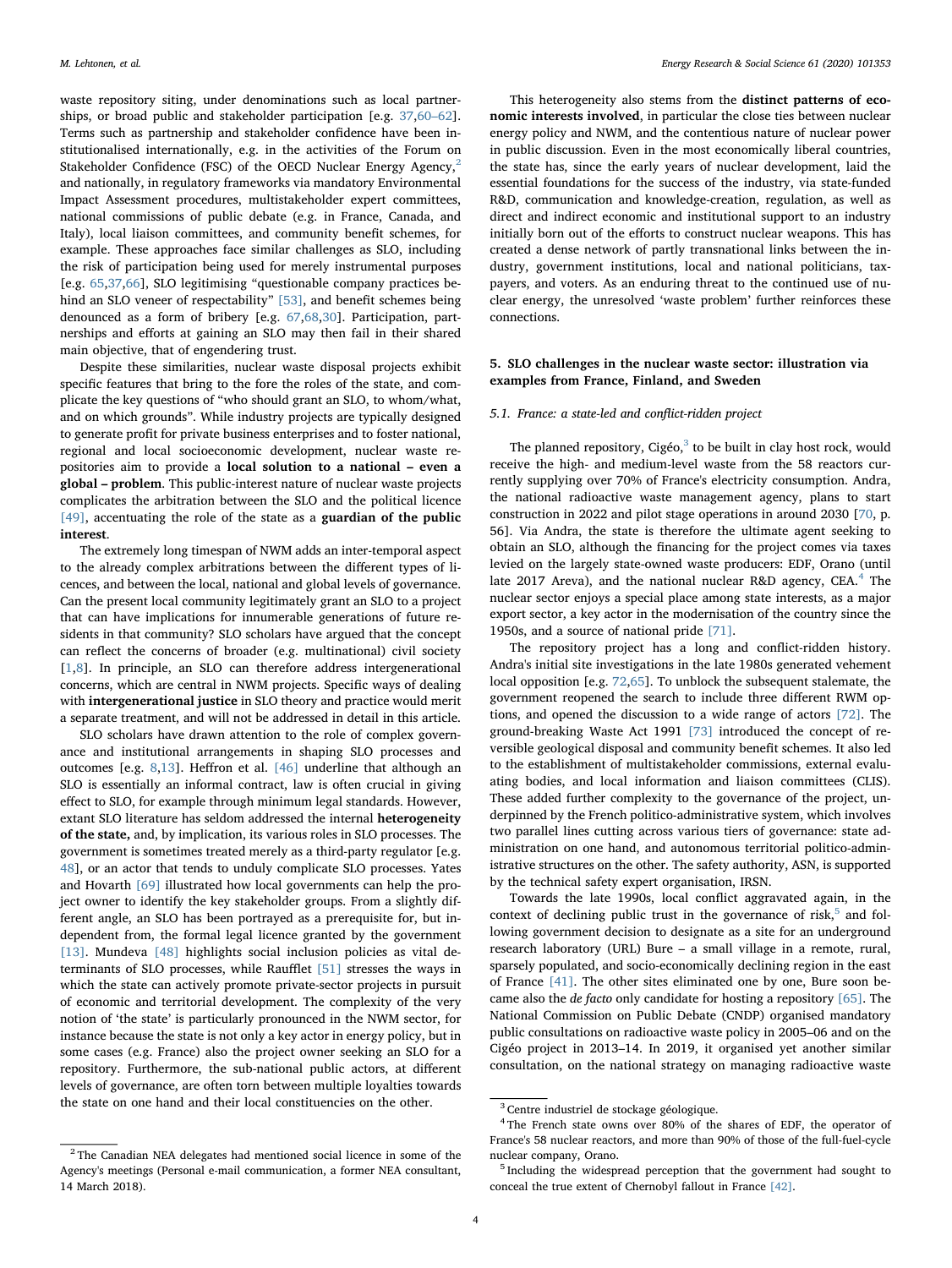#### and spent fuel (PNGMDR).

Most parliamentarians, departmental authorities, business organisations, trade unions, and local mayors are in favour of the project, conditional on guarantees of safety and transparency [\[74](#page-10-15), p. 7]. Some opposition persists, including from a handful of mayors of the small rural communes in the immediate vicinity of the installation. Increasing contestation by local and national activists has recently led to clashes between the police and the demonstrators.

## 5.2. Finland: advancing smoothly, to become the first in the world?

The industry-owned Finnish NWM company, Posiva, hopes to start disposing of spent nuclear fuel (SNF) in Olkiluoto, in the municipality of Eurajoki, in the 2020s, almost on schedule established in a 1983 government Decision-in-Principle (DiP). The highly technical approach to site selection generated local opposition in the late 1980s and early 1990s. In 1994, a law amendment banned SNF exports from Finland, and thus spurred the two nuclear power operators, the state electricity company IVO (today, Fortum Power and Heat Ltd), and the privatelyowned TVO, to set up a joint waste management company, Posiva [\[21\]](#page-9-15). The government today holds about 51% of the shares of Fortum, which operates in ten countries, with emphasis on the Nordic and Baltic area, Poland, Russia, and India [\[75\].](#page-10-16) TVO is owned by a consortium of power and industrial companies, with Pohjolan Voima (57%) and Fortum (28%) as its largest shareholders [\[76\]](#page-10-17). The governance arrangements are simple compared to the French one, with the Ministry of Economic Affairs and Employment responsible for policy planning and coordination (including in the processes of Environmental Impact Assessment, EIA), the Radiation and Nuclear Safety Authority (STUK) as the main regulatory body, the highly autonomous municipalities as the key local-level actors, and Parliament as the ultimate decision-maker.

In response to the 1994 Act on Environmental Impact Assessment Procedure [\[77\],](#page-10-18) which made an EIA mandatory, Posiva started planning what was to become in the prevailing context an unprecedentedly participatory and ambitious EIA [[78,](#page-10-19)[79\]](#page-10-20), going beyond mere legal requirements. Four candidate sites were studied, yet Posiva soon focused on the two nuclear communities, Eurajoki and Loviisa, expecting these to be the most willing to host a repository [\[80](#page-10-21), p. 95]. Approval by the Eurajoki municipal council in 2000 led to a favourable Parliament DiP in 2001, followed by another DiP in 2002 for the construction of a new TVO-owned Olkiluoto 3 reactor in the same municipality. Posiva started constructing the underground rock characterisation facility in 2004, and obtained in 2015 construction licence on the same site for the final repository constructed according to the Swedish KBS-3 concept in granite bedrock [\[43\]](#page-9-41). The repository is to receive SNF from the four nuclear reactors and from the Olkiluoto 3 – foreseen to start operating in 2020 and to bring the share of nuclear in electricity supply from the present 27% to about 45% [\[81\].](#page-10-22) At the time of writing, the fate of the SNF from the planned sixth reactor remains uncertain [\[24\]](#page-9-42).

#### 5.3. Sweden: trust-building via dialogue and municipal power

The Nuclear Stipulation Act from 1977 imposed upon the Swedish nuclear operators a legal obligation to demonstrate an "absolutely safe" solution to the waste problem, before new reactors could be licenced [[82](#page-10-23)[,83](#page-10-24)]. Since then, the future of nuclear power in Sweden has been tied to the ability of the industry to demonstrate the possibility of such a solution [\[82](#page-10-23)[,60](#page-10-5)]. The initial search for a willing site by the private industry-owned waste management company, SKB, in the 1980s and early 1990s proved unsuccessful in the face of public opposition [\[84\]](#page-10-25). The state-industry relations are complex and intricate, extending outside of the Swedish borders [\[82\].](#page-10-23) SKB's shareholders are the 100% state-owned Vattenfall, Forsmarks Kraftgrupp (with Vattenfall as its majority owner), OKG, and Sydkraft Nuclear Power [\[85\].](#page-10-26) The Finnish, mostly state-owned, Fortum owns shares in Swedish nuclear power stations, while other Swedish companies owning shares in the country's nuclear plants are Fortum's subsidiaries.<sup>[6](#page-4-0)</sup> Sweden was one of the early adopters of nuclear power, and the industry has played a significant role in the country's economy [\[83\].](#page-10-24) Following a referendum in 1980, the government committed to phasing out nuclear power, yet the schedule has been repeatedly delayed. Eight nuclear reactors today provide about 40% of the country's electricity [\[86\].](#page-10-27) The governance structure resembles that of Finland, with strong municipal autonomy as a founding pillar. However, unlike in Finland, the provincial authorities have a coordinating role in the EIA, and the licencing system entails two 'tracks'" – one based on the Nuclear Activities Act, and another on the Environmental Code [\[87\]](#page-10-28).

In 1993–2000, SKB conducted feasibility studies in eight municipalities. Like Posiva, it ended up concentrating its efforts on nuclear communities, of which Oskarshamn and Östhammar proved to be the most eager to engage [\[84\].](#page-10-25) Hosts for nuclear power stations and repositories for long-lived and short-lived radioactive waste – and with a largely favourable local opinion – the municipalities engaged in competition for the project. However, they also collaborated closely, constituting a joint negotiating force towards SKB, including via highly elaborate and participatory multistakeholder dialogue, partly in connection with the mandatory EIA consultations [[88,](#page-10-29)[26\]](#page-9-43). In 2009, SKB chose Östhammar as the repository site, while Oskarshamn would receive the encapsulation plant. SKB submitted a construction licence application in 2011, yet the final decision is still pending, notably because of doubts concerning the corrosion rate of the copper-clad waste containers, and the financing of the facility. The Swedish example is frequently portrayed internationally as a model for democratic and dialogical planning and decision-making in the area of NWM [\[60\].](#page-10-5)

#### 6. The roles of the state: analysis via the four elements of SLO

In this section, we will illustrate the roles of the state and long-term risks in nuclear-waste sector SLO, by applying to our three cases the concepts presented above.

## 6.1. Economic legitimacy and bribery allegations: tax bonuses and legally mandatory or privately negotiated benefit schemes

Since the designation of Bure as the host for a URL in France, the two departments (Meuse and Haute-Marne) sharing the facility have received substantial support (today, EUR 30 million per year for each department) in the form of legally mandatory benefit schemes [\[89\]](#page-10-30). The schemes – designed to help the region prepare for the arrival of the repository – are governed at the departmental level by multistakeholder bodies, GIPs,<sup>[7](#page-4-1)</sup> and financed via charges levied on the waste producers [\[89\]](#page-10-30). As our interviews revealed, even many 'pro-Cigéo' mayors contest the fairness of the distribution of the GIP benefits, not least following the government decision to extend the range of beneficiaries from the 33 small communes nearest to the facility to more than 300 surrounding municipalities [[90,](#page-10-31) p. 26] hosting about 168 000 inhabitants.

Our interviewees – project opponents and defenders alike – blamed GIPs for inefficiency, wasting public money on luxury projects, creating dependence on state funding, distorting competition by privileging local entrepreneurs over those from elsewhere in the country, spreading funding too thinly, and for failing to create truly "endogenous development". Proponents typically described GIPs as fair and just compensation, designed to promote acceptance  $[91]$ <sup>[8](#page-4-2)</sup> and prepare the region for the arrival of a project of national interest, yet allegations of bribery were widespread [see also [65](#page-10-6),[92\]](#page-10-33). Opponents – mostly local

<span id="page-4-0"></span><sup>6</sup> For example, Värmlandkraft OKG-delägarna, Mellansvensk kraft group.

<span id="page-4-1"></span><sup>7</sup> Groupement d'intérêt public.

<span id="page-4-2"></span><sup>8</sup> A view expressed also by Nicolas Lacroix, the President of Haute-Marne departmental council, in a TV debate at France 3 Régions, "Dimanche en Politique", 11 March 2018.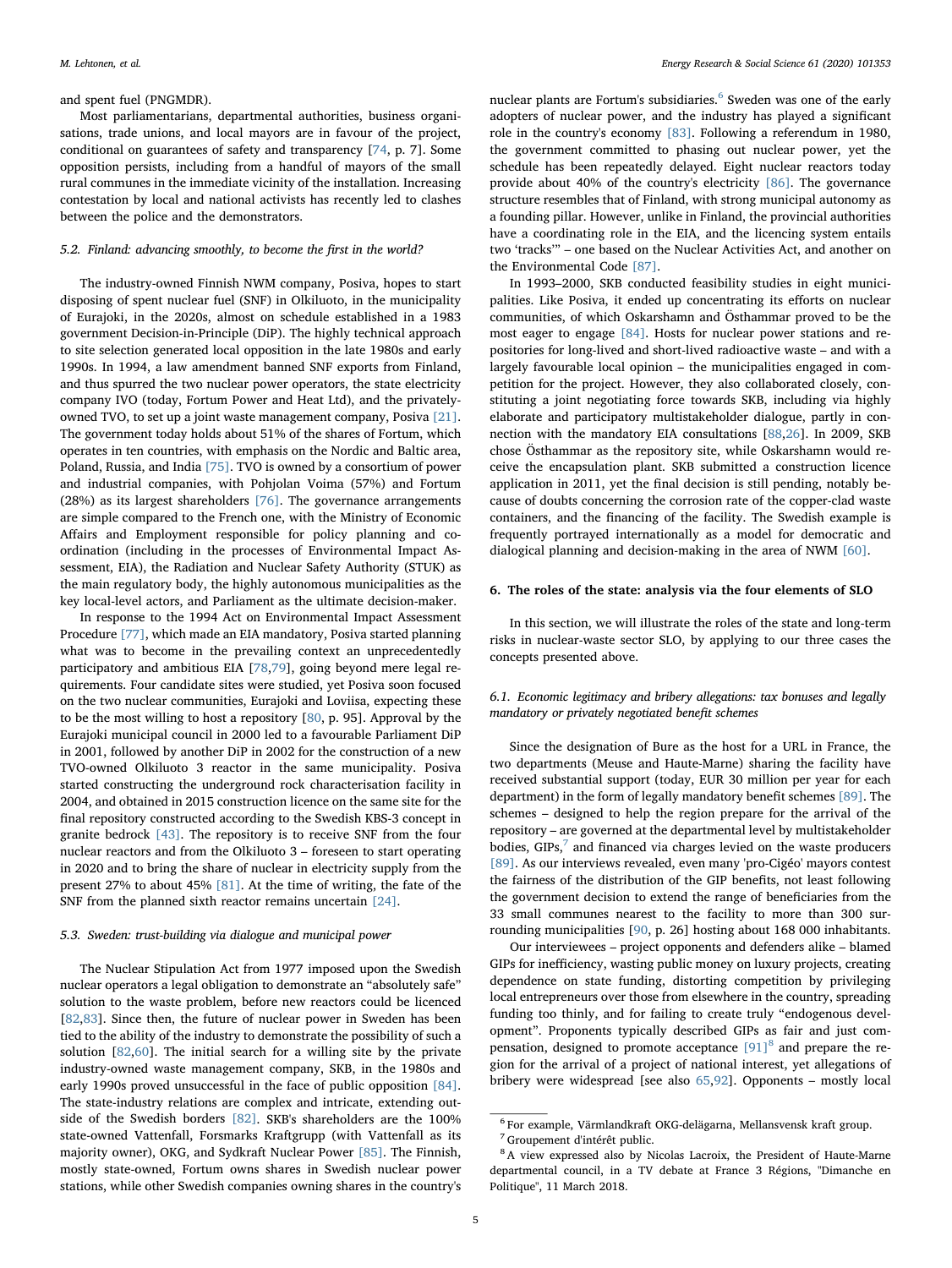NGOs – described the benefit schemes as illegitimate albeit legal bribery that has failed to generate the promised territorial development. Some mayors supporting the project argued that GIPs indeed were a form of bribery, but legitimate as such: 'buying' acceptance was a fair way of compensating communities for their willingness to sacrifice for the common good [cf. [68](#page-10-9)].

In Finland and Sweden, benefit schemes are not legally mandatory, yet Finnish nuclear municipalities receive substantial revenue in the form of a property tax. $^9$  $^9$ Almost a third of Eurajoki's tax revenue in 2010 came from the nuclear industry [\[28](#page-9-0), p. 46]. Economic motives, desire to gain an advantage over Loviisa in the rivalry for a planned new reactor, and, according to local newspapers, pressure from TVO, helped ensure municipal council's support for the repository project [\[21](#page-9-15), pp. 176–184; [28\]](#page-9-0). The council successfully lobbied the government to provide a higher property tax rate and specify this in legislation [\[21\]](#page-9-15). Communities hosting nuclear installations in France benefit from similar tax bonuses [\[93](#page-10-34),[65,](#page-10-6) p. 140] – in the case of Cigéo estimated at EUR 43 million/year on average – a total of EUR 5.5 billion over the planned 124-year (2020–2144) construction and operation period [\[94\].](#page-10-35)

In the absence of property tax arrangements in Sweden, the municipalities negotiated with SKB, prior to the siting decision in 2009, the so-called 'value added programmes', imposing these as an absolute condition for their engagement.<sup>[10](#page-5-1)</sup> The programmes would provide a total of SEK 2 billion (nearly EUR 200 million) of added value, from 2010 until the end of the construction period, via projects in education, training, infrastructure, innovation, and business development [\[28\]](#page-9-17). The chosen host community would receive 25% of the funds, while three-fourths would go to the 'loser'. The schemes are governed jointly by the municipalities and SKB, and, like in France, involve elaborate arrangements to ensure that the money is spent appropriately and generates added value [\[28\]](#page-9-17). A decade earlier, as part of siting negotiations, the Finnish Eurajoki had negotiated with TVO and Posiva a much more modest benefit scheme [[21,](#page-9-15) pp. 174–184]. The so-called Vuojoki agreement was vital in ensuring the municipal council's support. Via the agreement, Posiva rented the Vuojoki Mansion from the municipality for use as its headquarters, gave Eurajoki a loan of over EUR 7 million, and helped it to establish a business development fund and build an ice stadium [[21,](#page-9-15) pp. 183–188]. Eurajoki essentially got what it wanted: a new NPP, the associated tax revenue, and an additional benefit scheme.

In Finland and Sweden, we could find only two instances of bribery allegations. Local opponents in Eurajoki argued that the Vuojoki agreement aggravated the municipality's dependence on the power company [\[21,](#page-9-15) pp. 184–188], while in Östhammar, opponents denounced the use of benefit money for financing the municipality's dayto-day statutory duties [\[95\]](#page-10-36). The relevant courts rejected the claims filed by opponents. It is notable that the bulk of attention and critique in France concentrated on the mandatory and legally binding GIP scheme, whereas critics less seldom evoked the support from the industry, which is voluntary but strongly encouraged by the state [\[92\]](#page-10-33). The waste producers (Areva, EDF, and CEA) have since 2006 provided training to local businesses, investment loans, support to energy efficiency and renewable energy investments, and financing to nuclearrelated high school curricula, worth a total of EUR 159.5 million in 2006–2016 [\[96\].](#page-10-37)

The French and Finnish examples highlight the role of the state as a key provider of economic legitimacy, whether via tax benefits or legally mandatory benefit schemes. Several of our interviewees argued that, given the state-led character of nuclear industry and the dirigiste

political culture in France, circulating industry money via a state-governed benefit arrangement was the only legitimate option. One might hypothesise that the critique in France was particularly vehement partly because citizens tend to place greater expectations and ethical norms upon the state than on private companies.

## 6.2. Socio-political legitimacy: state-guaranteed municipal veto, transparency, and public consultations

SLO literature recognises the role of the state in establishing the conditions for procedural justice and exerting pressure upon private companies. In France, the government is generally seen as the only legitimate guardian of the public interest [e.g. [97\]](#page-10-38), and can decide on the project alone, in principle even against the will of the affected numerous small communities [\[93,](#page-10-34) p. 55]. In Finland and Sweden, the legally guaranteed veto right gave significant leverage for the municipalities in their negotiations with the industry and the project owner. In Sweden, the host municipality's right to withdraw applies until the very last stage of the siting process, but in Finland only until the Decision-in-Principle [\[43\]](#page-9-41). In principle, even the Swedish government can grant a construction licence without the municipality's consent, in the name of national interest, but this is considered highly unlikely [\[93](#page-10-34), pp. 84–85].

Transparency is in Finland and Sweden grounded in the legislation, dating back to the mid-18th century, which stipulates free access to public documents [\[98\]](#page-10-39). Originally an offspring of atomic weapons industry, the French nuclear energy sector suffers from a reputation of secrecy and opacity [e.g. [72](#page-10-13)[,71](#page-10-12)[,99](#page-10-40)]. The state has over the years pushed for transparency, responding to pressure from civil society, especially since the controversy over the impacts of the Chernobyl accident [\[42](#page-9-40), pp. 63–75]. Transparency has since then become an enduring topic in nuclear-sector debates in France, and is increasingly institutionalised in legislative acts, multistakeholder bodies, and 'counter-expertise' organisations recognised by the state [e.g.  $42,100$  $42,100$  $42,100$ ].<sup>[11](#page-5-2)</sup> Efforts at transparency are set within the highly complex governance setting of the French repository project, involving authorities, experts and multistakeholder bodies at various levels of policymaking. However, critics - not only in France, but also in Finland and Sweden - often describe transparency as an excuse for the industry and project owners to drown citizens in information overflow and thereby conceal the essential [[101](#page-10-42)[,87](#page-10-28),[102](#page-10-43)]. Interviewed local project proponents and opponents blamed the state – especially Andra – for withholding key information concerning the socioeconomics of the project. Likewise, while legislation guarantees access to public information, interviewed NGOs in Sweden as well as academics in Finland have faced difficulties in accessing documents produced by the private waste management and nuclear operators [\[26\]](#page-9-43). However, it is precisely the state-imposed norm of transparency that has allowed this criticism to arise, by providing an ethical norm and benchmark for private-sector practice.

Mandatory public consultations constituted another means of ensuring transparency. The EIAs in Finland and Sweden and the CNDP debates in France allowed waste management organisations to inform citizens, and citizens to express their concerns [[79,](#page-10-20)[78,](#page-10-19)[87](#page-10-28)[,103\]](#page-10-44). This was the case although these procedures are only advisory, and despite the fact that only relatively small proportion of citizens participated. However, the lack of clarity concerning the role of these processes in decision-making engendered criticism. In Sweden, the two-track licencing process, and the room for interpretation that it allows for key actors created confusion [\[87\]:](#page-10-28) for construction and operating licences, SKB needs approval from the Radiation Safety Authority, SSM, (under <sup>9</sup> Municipalities are allowed to fix a considerably higher tax rate on power<br><sup>9</sup> Municipalities are allowed to fix a considerably higher tax rate on power

<span id="page-5-0"></span>plants, including nuclear installations (3.1% in Eurajoki in 2018), than on other industrial facilities (0.93-2% in 2018).

<span id="page-5-1"></span><sup>&</sup>lt;sup>10</sup> Interview with an SKB official responsible for the community benefits schemes, 20 August 2013.

<span id="page-5-2"></span> $^{\rm 11}$  Explicitly reflected in regulatory acts and institutions such as the Act on nuclear transparency and security (2006), and the High Commission for Transparency and Information on Nuclear Security (HCTISN).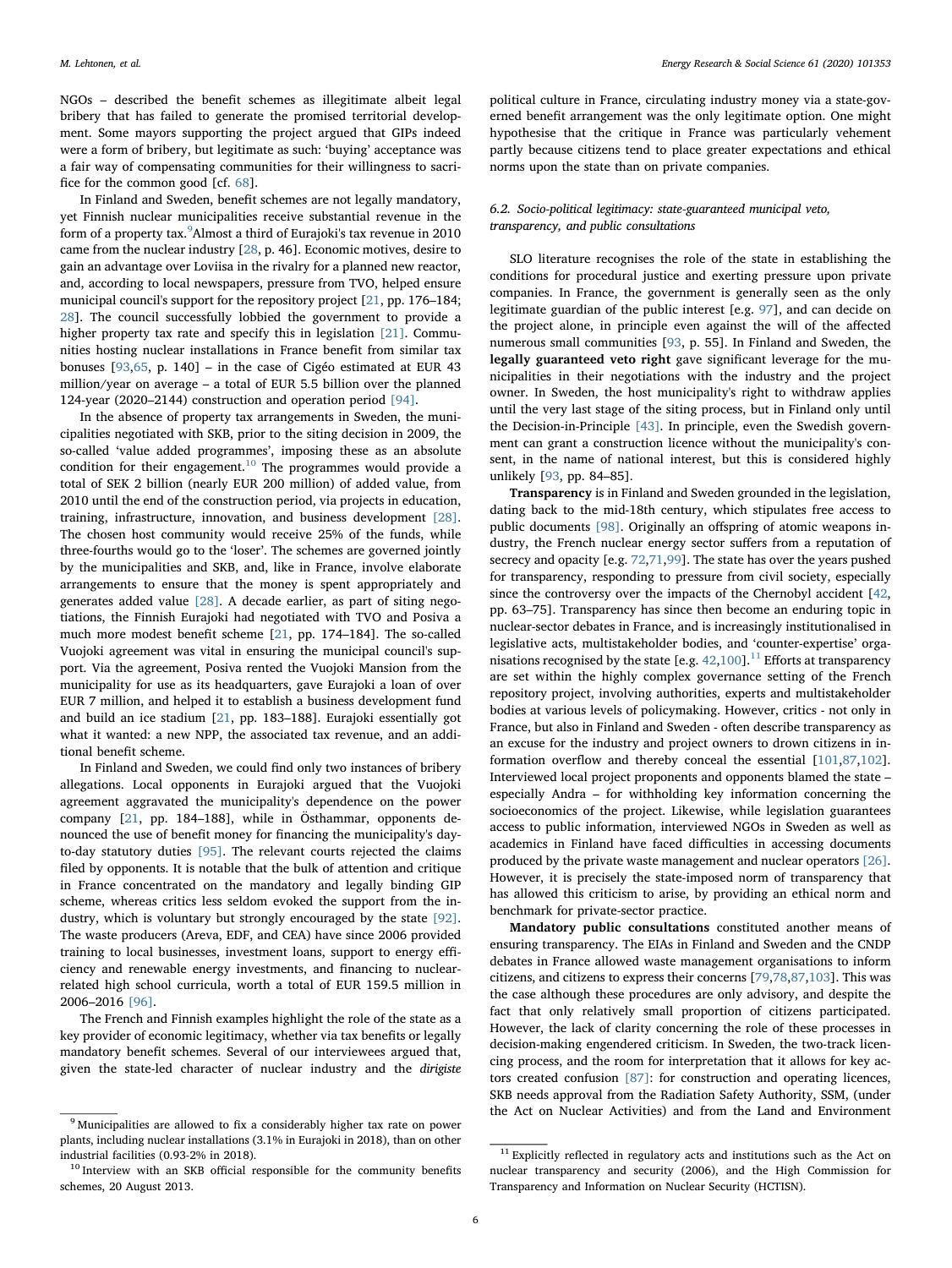Court, MMD (following the Environmental Code). The latter provides unique transparency, as demonstrated by the multistakeholder hearings, organised in spring 2017, whose procedural fairness was recognised by all participants.[12](#page-6-0) The hearings led to further delays as the Court required that SKB provide additional information [\[104\].](#page-10-45)

Two state-led measures are essential in helping to advance procedural justice by reducing resource asymmetries in Sweden. The Nuclear Waste Fund (financed by the nuclear reactor owners) channels substantial economic support to NGOs and municipalities for their review, information and communication activities [[93,](#page-10-34) pp. 91–93]. The National Council for Nuclear Waste, a multidisciplinary expert advisory body, organises independent evaluation and national-level public debates and thereby helps to ensure the plurality of perspectives on NWM [\[43\]](#page-9-41). Yet, NGOs have recently criticised the paucity of independent research not financed by the industry [\[105\]](#page-10-46).

## 6.3. Interactional trust: the state (breaking its) promises, framing the debates, and ensuring the respect for the spirit of the law

The interviewed French stakeholders at both local and national level repeatedly evoked 'broken promises', notably those relating to the socioeconomic benefits of the project. Furthermore, while the Meuse and Haute-Marne departments indeed volunteered in the mid-1990s to host a URL, the way in which this volunteering then turned Bure to a repository host, "almost by stealth" [\[65\],](#page-10-6) generated discontent amongst the locals, in the face of overwhelming state power. "We've been conned", a local mayor lamented. In Finland and Sweden, feelings of deception seemed absent, $13$  and the industry and authorities underlined the importance of continuous political commitment, patient and determined long-term work towards implementation, following pre-scribed steps and a realistic timetable [e.g. [106,](#page-10-47)[107](#page-10-48)[,60](#page-10-5)].

The legally mandatory consultations faced similar criticism in all three countries: absence of alternatives (esp. the zero-option); alleged attempts to wear out the opponents via endless consultations [\[101\]](#page-10-42); striking resource and information asymmetries between the project owner and civil society actors; excessively technical and expert-led framing; and the dominant role of the project owner in the process – including the possibility to ignore critical questions [[103,78,87,108](#page-10-44), pp. 74–76; [82,66,109,74\]](#page-10-28).

Two negative examples help to highlight the crucial role of the state. First, in all three countries, citizens and stakeholders suspected the mandatory consultations for being mere efforts to legitimise decisions already made, and regretted the exclusion of nuclear energy policy from the debates. In France, the 2013–14 consultation turned into a farce, as opponents prevented the public meetings from taking place. They labelled the consultations as "masquerade" and "a travesty of democracy", given that the necessity of the project could no longer be discussed [\[110,](#page-10-49) pp. 457–458]. CNDP hence decided to replace the meetings by expert debates on the Internet. An interviewed Posiva official indirectly acknowledged the legitimating role of the Finnish EIA consultations, noting that, as "sparring partners", opponents helped the company to strengthen its credibility and arguments [see [82](#page-10-23) for similar findings in Sweden]. Second, via the secretive Vuojoki community benefit agreement, Posiva effectively selected Eurajoki as a host while the EIA process was still underway [[79,](#page-10-20)[46](#page-9-24)[,53](#page-9-28)[,55](#page-9-34),[21\]](#page-9-15). This undermined the EIA's role as the key forum for citizen participation [e.g.  $78$ ],  $^{14}$  $^{14}$  $^{14}$  and

betrayed the implicit promise that the EIA would influence decisions. Both in Finland and in Sweden, stakeholders blamed the coordinating EIA authority (Ministry of Economic Affairs and Employment in Finland; the state provincial authority in Sweden) for passiveness and unwillingness to ensure that the project owner and the entire process respect not only the letter but also the spirit of the law [[21,](#page-9-15)[87\]](#page-10-28).

The processes crucial for interactional trust therefore include also other stakeholders than the company and the community – most notably the safety authority and other state authorities. In France, even many opponents considered that the first consultation (2005–06) organised by the National Commission on Public Debate (CNDP) engendered trust in the CNDP as an independent and authoritative guardian of fair and equal public engagement [[103](#page-10-44), p. 64]. The failed 2013–14 debate, by contrast, undermined trust in the CNDP [\[110,](#page-10-49) pp. 459–460]. $15$  Also the French safety authorities have engaged in participatory dialogue involving NGOs. However, the 'Swedish model' of stakeholder dialogue, while anchored at the municipal level, probably provides the clearest positive example of how the state actively helped to build interactive trust. In the early 1990s, as Oskarshamn set up its highly elaborate and participatory municipal organisation for dialogue with SKB, the safety regulator initiated so-called 'dialogue projects' [[84](#page-10-25)[,82](#page-10-23)]. State support for municipalities and NGOs for their 'counterexpertise' and communication activities, participatory review and monitoring schemes [\[26\],](#page-9-43) and the dialogical Environmental Court hearings, all contributed to interactional trust. The two-track licencing may have complicated the process, yet it also strengthened and specified the role of environmental NGOs in the EIA, putting on a more equal footing the competing paradigms of 'planning' and 'precaution' [\[87\]](#page-10-28). In a way, trust-building reached beyond the Swedish borders, as SKB and consulting firms transformed the dialogical approach into a new Swedish 'export product', under the denomination of "Riscom model" [e.g. [93](#page-10-34)[,60](#page-10-5),[111](#page-10-50)].

## 6.4. Institutionalised trust shaped by the ambiguous and multidimensional trust in the state

SLO literature has highlighted how citizens seldom are able and willing to clearly distinguish between their views on a given project, the company, and the industry in question [e.g. [15](#page-9-31)]. The relatively stable 'institutional' trust in the company and industry therefore shapes the project-specific and more contingent SLO. In the NWM sector, the often polarised views on nuclear energy play a vital role. However, more general aspects of "ideological trust" [\[112,](#page-10-51)[113](#page-10-52)] – perceptions concerning the legitimate role of entities such as state, market, and community – decisively influence local-level SLO. These perceptions can either foster or hamper the emergence of sentiments of pride, taken-forgranted mutual trust, and shared interests between the community and the NWM organisation.

In the Finnish and Swedish municipalities, the local populations take special pride in hosting a repository, and a cognitive understanding of nuclear industry activities has been instilled into the local culture [\[22\]](#page-9-44). Our interviews in France, by contrast, revealed rather a situation of institutionalised mistrust, with entrenched and culturally anchored 'us and them' relationships between the state and the local actors. The interviews revealed similar tensions in relations between Andra's Paris headquarters and its local office – the latter allegedly more in tune with local views. Despite its efforts to establish itself as a recognised and respected actor in the region, Andra hardly appeared to the locals as a 'good buddy', in the context of lacking municipal veto, marginality of local-level actors in the governance of the benefit schemes (the state – via the local prefect – and the departmental

<span id="page-6-0"></span><sup>&</sup>lt;sup>12</sup> Personal communication by Arne Kaijser, an independent researcher present at the hearings, 27 April 2018.

<span id="page-6-1"></span><sup>&</sup>lt;sup>13</sup> Despite a promise by TVO in 1980 that the "waste would not stay in Eurajoki" – a promise that local opponents reminded about, but absent from the collective memory.

<span id="page-6-2"></span><sup>&</sup>lt;sup>14</sup> An interviewed Posiva official (1 June 2009) admitted that this "was slightly embarrassing", but added that the local politicians did not want to take the risk that Posiva might choose another location.

<span id="page-6-3"></span> $^{\rm 15}$  The debate was largely considered as a failure, although Andra insisted on declaring the debate as a success, as it allowed numerous exchanges that would help further improve the project [[110](#page-10-49), p. 460].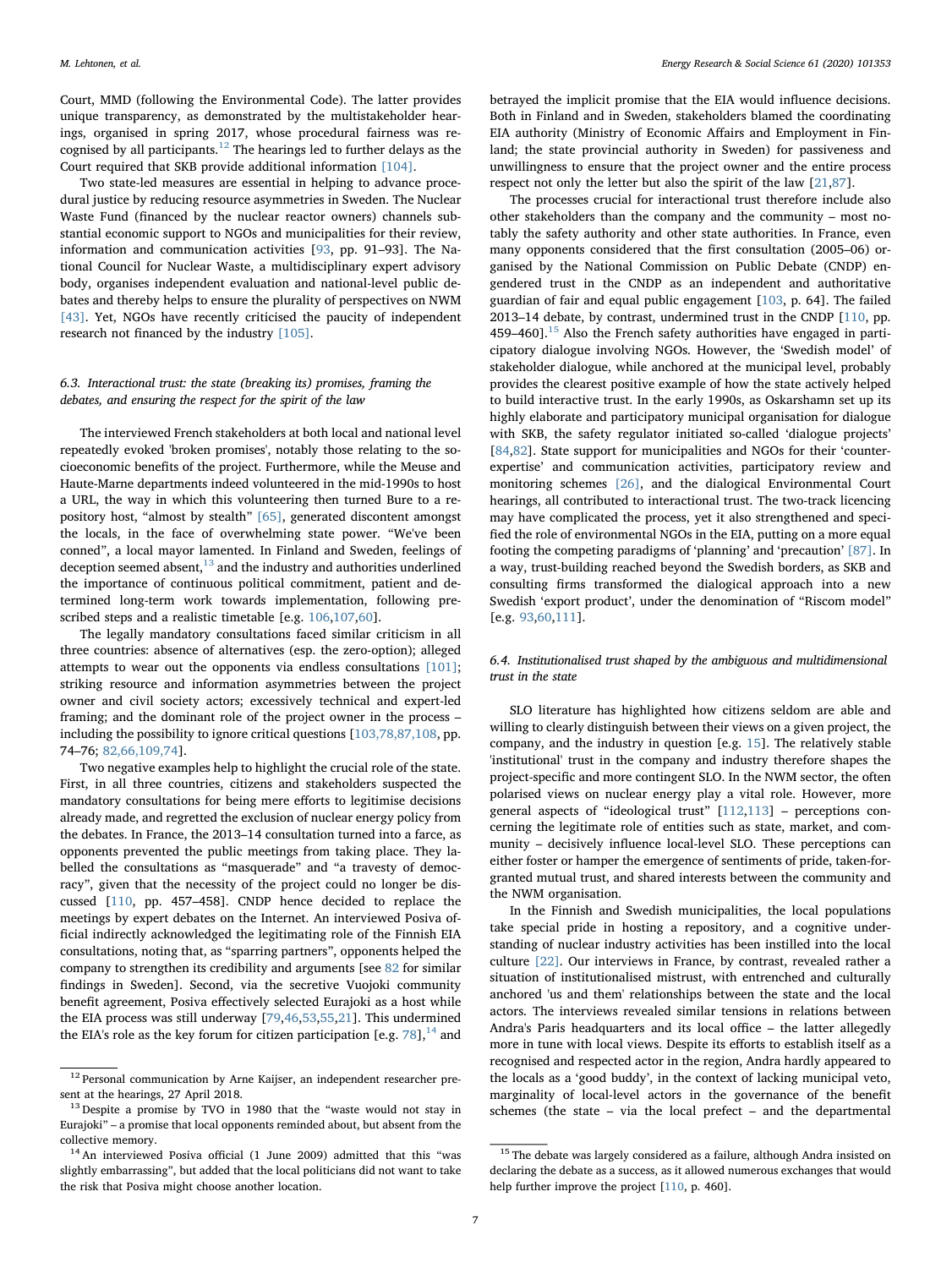#### <span id="page-7-0"></span>Table 1

Local-level trust in the safety of the repository and in the waste management organisation as a source of information. Sources: 25; [114; 115; 24; 116](#page-10-54).

|                   | Eurajoki,<br>Finland | Bure region,<br>France | Östhammar region,<br>Sweden |
|-------------------|----------------------|------------------------|-----------------------------|
| Repository safety | 41%                  | 78%                    | 86%                         |
| Implementer       | 57%                  | 63%                    | 76%                         |

authorities hold a majority of votes sufficient to override even an unlikely united front of mayors), and the state-centred politico-administrative tradition.

While not fully comparable with each other because of differences in methodologies, surveys on citizen trust in repository safety and the project owner provide clues on the role of broader state-related and ideological aspects. [Table 1](#page-7-0) shows that in the Finnish Eurajoki, locals have relatively low trust in repository safety (41%) and in the reliability of the information provided by the project implementer, Posiva (57%), as compared to the high local-level trust in France (78% and 63%, respectively) and Sweden (86% and 76%).

The low trust figures in Eurajoki seem surprising in view of the absence of critique, seemingly high satisfaction in economic and procedural legitimacy, and the scant concern that the citizens showed for risk issues during the EIA [[78](#page-10-19), pp. 183–202]. This may partly be explained by the well-known reluctance of residents in nuclear communities to explicitly address risks, in a situation of economic dependence on a possibly risky industry [e.g. [65\]](#page-10-6). For instance, in the French host region, the locals acknowledge risks, but express conditional trust in the safety experts, along the lines "it must be safe, because otherwise they [experts and authorities] would not build a repository here", or "I think", "I dare to hope" that the experts have examined all eventualities [e.g. [117,](#page-10-53) pp. 37–38]. In both France and Finland, citizens express great trust in the competence of experts, especially in their own country's engineers [[117](#page-10-53), p. 37; 108]. French national-level surveys indeed show high (76.5%) trust in the competence of the nuclear safety authorities (ASN and IRSN), although trust in the willingness of these authorities to tell the truth about nuclear risks (sincerity) – is only 40% for the regulator (ASN) and 57% for the safety expert, IRSN [\[118,](#page-11-0) p. 129].

This is where a certain Finnish exceptionalism seems to come to play: as many as 82% of citizens, both nationally and in Eurajoki, trust in the safety authority as a source of information, i.e. its sincerity [[25](#page-9-30)[,23](#page-9-45)[,24](#page-9-42)]. In Eurajoki, this trust manifests itself in the municipality's nearly symbiotic relationship with the companies essential for its prosperity, and its willingness to fully delegate risk-related analysis to the safety authority [[43](#page-9-41),[26\]](#page-9-43). The shortcomings of the EIA in building interactional trust [\[101,](#page-10-42)[78,](#page-10-19)[66](#page-10-7)] did little to undermine this trust and silent acquiescence in the face of a project that the community saw as indispensable for its socioeconomic wellbeing and survival. The two Swedish host municipalities, by contrast, have taken a highly proactive role, seeking to build independent competence also in safety matters [[43](#page-9-41)[,26](#page-9-43)]. The Swedish municipalities transformed themselves from "nuclear communities of fate" [\[88](#page-10-29), p. 41] into true NWM stakeholders by actively forging their image and role as local 'nuclear powers' conscious of their bargaining power over SKB, which sorely needed a willing host for the repository.

Institutionalisation of trust seemed to rely primarily on procedural justice and interactional trust in the Swedish municipalities, while economic legitimacy and deference to authority appeared as more significant in Eurajoki. Furthermore, in Östhammar, only 61% of the citizens express trust in the regulator as source of information on nuclear-related issues [\[119\],](#page-11-1) well below the Finnish 82%. Differences concerning the nature of democracy in the two Nordic countries may go some way towards explanation: the Finnish tradition tends to emphasise trust in state bureaucracy, and show tolerance to authoritarian governance, while the Swedes esteem corporatist political representation and a democratic leadership style [\[120,](#page-11-2) p. 78; 121–[123,](#page-11-3) pp. 22–26].

Local-level attitudes towards Andra and the repository project revealed ambiguous perceptions concerning the role of the state in France. The state appears at the same time as highly trusted (e.g. via the 'public service' tradition) and mistrusted (as a natural adversary of grassroots and civil society action) [e.g. [97\]](#page-10-38). In France, the nuclear sector represents a source of national pride, a symbol of the country's modernisation and technological prowess [\[71\]](#page-10-12), a significant employer and source of export revenue, but also a target of criticism as an allegedly secretive "Nuclear State" [\[99](#page-10-40)[,42](#page-9-40)]. Ambiguities are arguably even greater in the repository host region, with local imaginaries (repeatedly evoked in our interviews) deeply marked by the notion of a "sacrificed land", intentionally abandoned by the government as a buffer zone against Germany during the war hostilities in the 19th and 20th centuries [e.g. [124\]](#page-11-4). And yet, the locals frequently called for the state to take a more active role and lead the project with a firm hand. Local project proponents sought to nurture the idea of pride for a nationally vital project. In a region unfamiliar with the nuclear industry, it seems difficult to instigate the kind of pride that characterises

#### <span id="page-7-1"></span>Table 2

Summary of the four criteria for obtaining an SLO, augmented with conditions applying to state actors.

| Economic legitimacy<br>Distributive justice                                                                                                                                                                                                                | Socio-political legitimacy<br>Procedural justice                                                                                                                                                                                                                                                                                                             | Interactional trust<br>Competence, sincerity & responsiveness                                                                                                                                                                                                                                                                                                                                                                                                          | Institutionalised trust<br>Full trust, psychological<br>identification                                                                                                                                                                                                                                                                                                                                                                                                                                          |
|------------------------------------------------------------------------------------------------------------------------------------------------------------------------------------------------------------------------------------------------------------|--------------------------------------------------------------------------------------------------------------------------------------------------------------------------------------------------------------------------------------------------------------------------------------------------------------------------------------------------------------|------------------------------------------------------------------------------------------------------------------------------------------------------------------------------------------------------------------------------------------------------------------------------------------------------------------------------------------------------------------------------------------------------------------------------------------------------------------------|-----------------------------------------------------------------------------------------------------------------------------------------------------------------------------------------------------------------------------------------------------------------------------------------------------------------------------------------------------------------------------------------------------------------------------------------------------------------------------------------------------------------|
| • costs (including risks) and benefits of<br>the project are shared in an equitable<br>manner within the community<br>• community benefit schemes are<br>arranged in such a manner as not<br>to provide grounds for allegations<br>of illegitimate bribery | • the company and the relevant authorities are<br>open and transparent, as well as willing to<br>listen, demonstrate the project's social value,<br>and protect the community from harmful<br>impacts<br>• adequate legal and regulatory measures are<br>in place to ensure transparency, as well as<br>access to information, participation, and<br>justice | The company and the relevant state<br>authorities<br>• keep their promises<br>• respond to citizen and stakeholder<br>concerns and views<br>engage in mutual dialogue<br>• respect local ways of life<br>• share a similar vision of the future of<br>the region<br>• are competent, reliable and sincere in<br>implementing and regulating the<br>project (esp. risks and safety), and in<br>their communication<br>• ensure the respect for the spirit of the<br>law | • the project supports local<br>well-being<br>• community is proud of the<br>project and for taking<br>responsibility on behalf of the<br>rest of society<br>• the company, the state actors,<br>and community show mutual<br>regard for each other's interests<br>• the regulator is independent<br>and reliable<br>• the state is always there to<br>protect the community<br>against risks and harmful<br>impacts<br>• the company, state actors,<br>and community mutually<br>delegate duties to each other |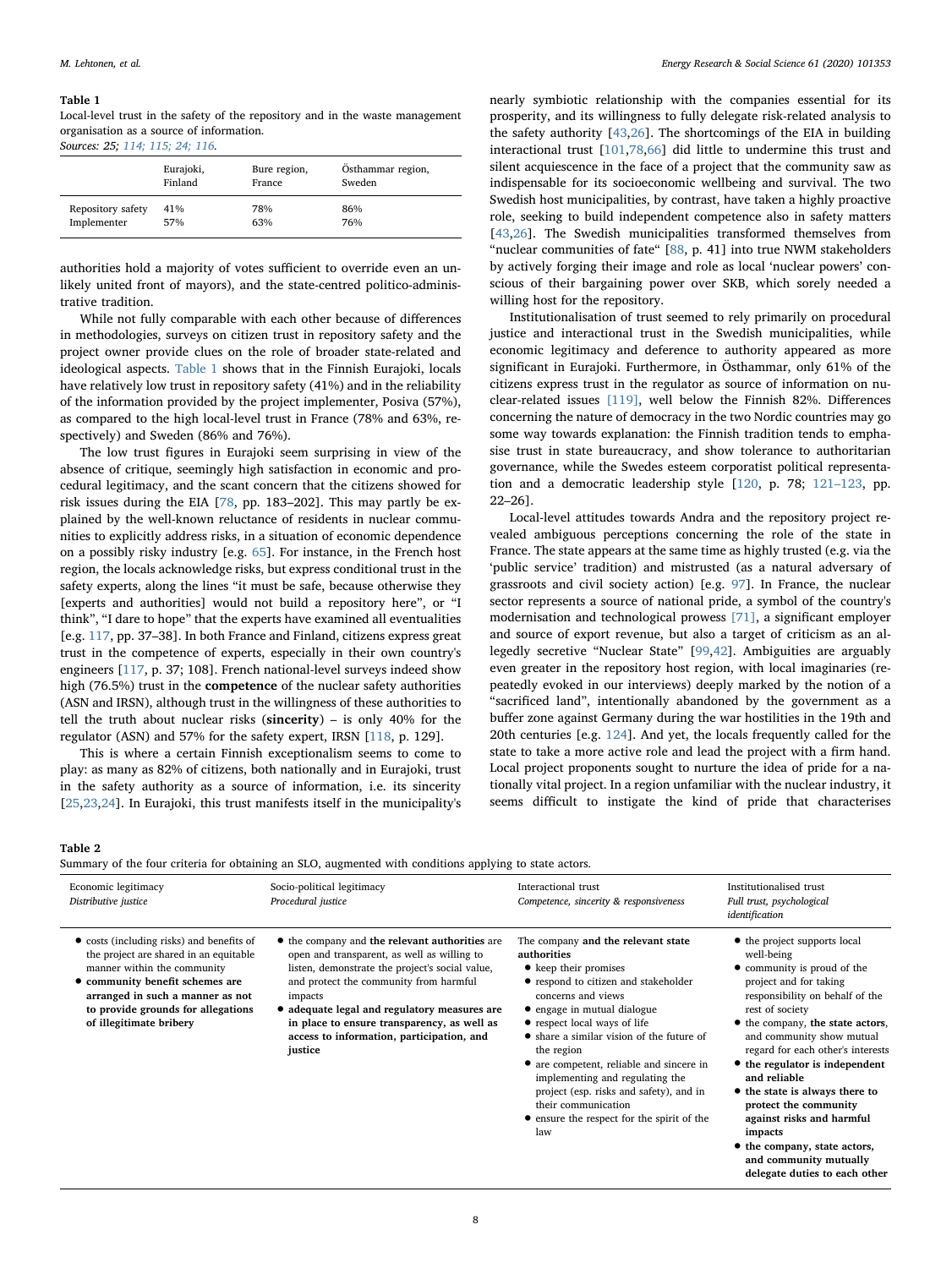institutionalised trust. An interviewed French nuclear-sector professional referred to the Swedish example, asking with irony: "would you ever imagine the French readily evoking the notion of responsibility for the common good?"<sup>[16](#page-8-0)</sup>

#### 7. Conclusions: integrating the role of the state into SLO frameworks

Via illustrative examples from nuclear waste repository projects in three forerunner countries, this article has argued that SLO scholarship and practice need to pay greater attention to the crucial role of the state, if the SLO concept is to be truly useful in the area of NWM. The state plays a pervasive and multifaceted role via its interest and involvement in nuclear energy policy, via the complex ownership relations, and as a key actor in the governance of long-term risks and safety – a central citizen concern in NWM. Unlike in most industry projects, the state has a vested interest in ensuring a local-level SLO for a repository, and sometimes (e.g. in France) even as the implementer of the project. This underscores the asymmetries of power between the local community and the actors seeking an SLO. Local communities have, however, a degree of bargaining power. They can threaten to withdraw or withhold an SLO, in a "mutual hostage situation", as the NWM organisation depends on a willing host community, and needs to deliver at least economic legitimacy [cf. [53,](#page-9-28) p. 218]. The NWM sector provides a useful breeding ground for further development of SLO theory on the role of the state in megaproject governance and energy-sector megaprojects more generally.

Especially the highly complex multilevel governance setting in France and the Swedish double-track licencing system illustrate the heterogeneity of the state: the involved government bodies do not always act in concert towards a shared objective. The 'us vs. them' set-up in the French case included contradictions between authorities at different levels, while the Swedish licencing system ultimately witnessed the juxtaposition of two contrasting governance philosophies. Our observations echo earlier findings from SLO research concerning the crucial articulation of 'the project' and 'the local' with the broader national and international context [e.g. [14,](#page-9-46) p. 1064; [15](#page-9-31)], notably the wider relations of trust and mistrust. This articulation is highly countryand culture-specific, as are the statutory and perceived roles of the state. The virtual absence of the SLO concept from the French discourse, for instance, partly reflects the negative connotation that the associated terms – acceptance and acceptability – have earned in this highly conflict-oriented political culture.<sup>[17](#page-8-1)</sup>

The framework of Boutilier and Thomson [\[12\]](#page-9-8) offers a useful basis for further work, yet state-related criteria need to be integrated within all of its four dimensions. The state is a major provider of economic legitimacy, and local perceptions of community benefit measures crucially depend on the role of the state in steering those measures. Perceptions concerning the state, in turn, influence the design of the community schemes. The state – also through international cooperation – establishes the setting for procedural justice and socio-political legitimacy: companies and organisations need to be open and transparent, as well as willing to listen and treat involved parties equally, yet the government policies set the conditions for this to happen. As for interactional trust, state actors can be active or passive in ensuring the respect for the spirit of the law. The state has also a more direct role, as the involved governmental actors need to keep their promises, integrate the views of the citizens in decision-making, and, when appropriate, actively facilitate dialogue. Ultimately, the degree to which trust between the nuclear waste repository operator and the local community

becomes institutionalised depends on broader ideological factors, notably perceptions concerning the appropriate roles of the state, the private sector, and local communities in governance processes. These perceptions underpin public trust in state authorities – especially in those responsible for safety.

[Table 2](#page-7-1) summarises the key conditions for the granting of an SLO, based on the framework of Boutilier and Thomson, but augmented by key state-related criteria evoked in this article (indicated in bold). Bearing in mind that SLO is essentially about perceptions, the specific criteria under the four headings refer to community perceptions, instead of company declarations or presumably objective external criteria of analysis.

Our analysis calls for caution concerning the assumption of trust as the ultimate precondition for and an indicator of an SLO. In particular, the complex interaction between trust and mistrust [e.g. [125](#page-11-5)[,126\]](#page-11-6) – illustrated in particular by the French and Swedish cases – would deserve attention. Another aspect worth consideration in SLO scholarship concerns the dynamics between trust in institutions and ideological trust. For example, SLO and local-level interactional trust seemed to have less importance for the advancement of the project in the French state-centred setting than in the two Nordic cases, not least because of the absence of a municipal veto. However, the advancement of French project appears to depend on the solid ideological trust in the state and its legitimacy as the guardian of the public interest. The kind of passiveness observed in the Finnish case, including the municipality`s willingness to fully delegate risk analysis to the safety authority [\[26\]](#page-9-43), seems to reflect the prevailing asymmetries of power. As such it may reflect "overtrust" [[127](#page-11-7), p. 203] in institutions, and insufficient vigilance between parties that Lacey et al. have warned against [\[125](#page-11-5), p. 24]. In the French context of seemingly all-encompassing mutual mistrust between actors, excessive ideological trust in the state may have fed unrealistic expectations, feelings of disappointment and betrayal, and thereby have further aggravated mistrust towards institutions.

Further research could usefully explore more in depth the potential virtues of mistrust, the roles of the various (interpersonal, institutional and ideological) dimensions of trust and mistrust, and the associated exercise of power. Analysis could include systematic empirical crosscountry comparisons, which could not be carried out within the scope of this study. It could also examine the issue of intergenerational justice, which is particularly acute in NWM, given the specific challenges of extremely long-term radiation safety concerns, and – at slightly shorter yet intergenerational timescales – in climate and energy policy. The primacy of community approval as the ultimate foundation of an SLO might therefore need to be revisited, and greater attention given to the complex arbitration between public and private interests, at different temporal and spatial scales. The state plays various essential roles in addressing such challenges of arbitration.

#### Declaration of Competing Interest

The authors declare that they have no known competing financial interests or personal relationships that could have appeared to influence the work reported in this paper.

## Funding

This work received financing from the Finnish Research Programme on Nuclear Waste Management (KYT2018).

#### Supplementary materials

Supplementary material associated with this article can be found, in the online version, at [doi:10.1016/j.erss.2019.101353.](https://doi.org/10.1016/j.erss.2019.101353)

<span id="page-8-0"></span><sup>16</sup> Interview in Paris, 4 March 2019.

<span id="page-8-1"></span><sup>&</sup>lt;sup>17</sup> Many of our French nuclear-sector informants underlined that their respective institutions have practically banned the concepts of acceptance and acceptability from their vocabulary.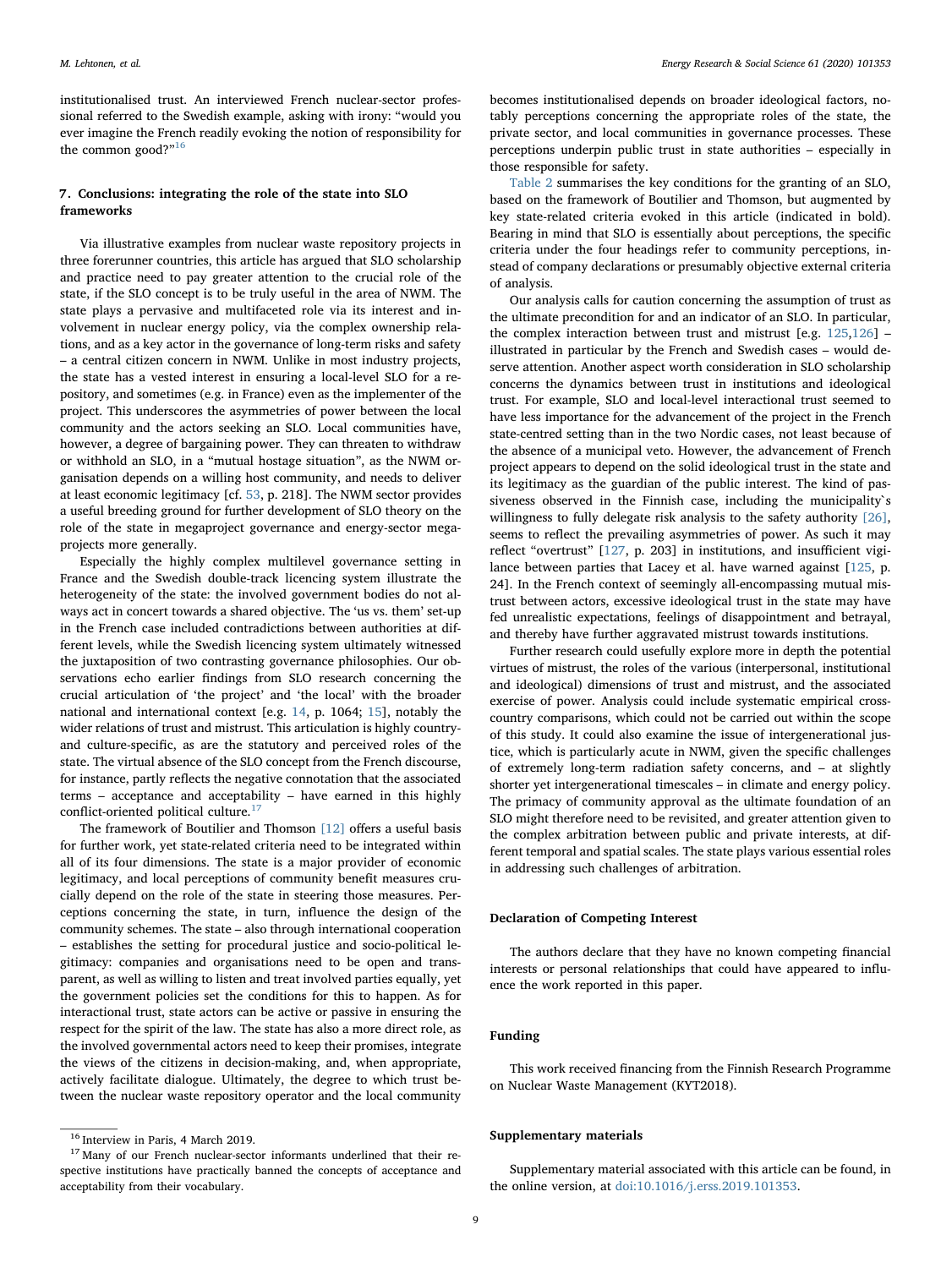#### References

- <span id="page-9-0"></span>[1] [I. Thomson, R.G. Boutilier, Social license to operate, in: P. Darling \(Ed.\), third ed.,](http://refhub.elsevier.com/S2214-6296(19)30297-X/sbref0001) [SME Mining Engineering Handbook, 2 Society for Mining, Metallurgy, and](http://refhub.elsevier.com/S2214-6296(19)30297-X/sbref0001) [Exploration Inc., United States, 2011, pp. 1779](http://refhub.elsevier.com/S2214-6296(19)30297-X/sbref0001)–1796.
- <span id="page-9-1"></span>[2] [J.R. Owen, D. Kemp, Social licence and mining: a critical perspective, Resour.](http://refhub.elsevier.com/S2214-6296(19)30297-X/sbref0002) [Policy 38 \(1\) \(2013\) 29](http://refhub.elsevier.com/S2214-6296(19)30297-X/sbref0002)–35.
- [3] [A.M. Dowd, M. James, A social licence for carbon dioxide storage and capture:](http://refhub.elsevier.com/S2214-6296(19)30297-X/sbref0003) [how engineers and managers describe community relations, Soc. Epistemol. 28](http://refhub.elsevier.com/S2214-6296(19)30297-X/sbref0003) (3–[4\) \(2014\) 364](http://refhub.elsevier.com/S2214-6296(19)30297-X/sbref0003)–384.
- [4] [N. Hall, J. Lacey, S. Carr-Cornish, A.M. Dowd, Social licence to operate: under](http://refhub.elsevier.com/S2214-6296(19)30297-X/sbref0004)[standing how a concept has been translated into practice in energy industries, J.](http://refhub.elsevier.com/S2214-6296(19)30297-X/sbref0004) [Clean. Prod. 86 \(January\) \(2015\) 301](http://refhub.elsevier.com/S2214-6296(19)30297-X/sbref0004)–310.
- <span id="page-9-2"></span>[5] [P. Edwards, J. Lacey, S. Wyatt, K.J.H. Williams, Social licence to operate and](http://refhub.elsevier.com/S2214-6296(19)30297-X/sbref0005) forestry – [an introduction, Int. J. Forest Res. 89 \(5\) \(2016\) 473](http://refhub.elsevier.com/S2214-6296(19)30297-X/sbref0005)–476.
- <span id="page-9-7"></span>[6] [D. Jijelava, F. Vanclay, Legitimacy, credibility and trust as the key components of](http://refhub.elsevier.com/S2214-6296(19)30297-X/sbref0006) [a social licence to operate: an analysis of BP's projects in Georgia, J. Clean. Prod.](http://refhub.elsevier.com/S2214-6296(19)30297-X/sbref0006) [140 \(part 3\) \(2017\) 1077](http://refhub.elsevier.com/S2214-6296(19)30297-X/sbref0006)–1086.
- <span id="page-9-22"></span>[7] [D. Jijelava, F. Vanclay, How a large project was halted by the lack of a Social](http://refhub.elsevier.com/S2214-6296(19)30297-X/sbref0007) [Licence to Operate: testing the applicability of the Thomson and Boutilier Model,](http://refhub.elsevier.com/S2214-6296(19)30297-X/sbref0007) [Environ. Impact Assess. Rev. 73 \(2018\) 31](http://refhub.elsevier.com/S2214-6296(19)30297-X/sbref0007)–40.
- <span id="page-9-3"></span>[8] [J. Prno, D.S. Slocombe, Exploring the origins of](http://refhub.elsevier.com/S2214-6296(19)30297-X/sbref0008) "social license to operate" in the [mining sector: perspectives from governance and sustainability theories, Resour.](http://refhub.elsevier.com/S2214-6296(19)30297-X/sbref0008) [Policy 37 \(3\) \(2012\) 346](http://refhub.elsevier.com/S2214-6296(19)30297-X/sbref0008)–357.
- <span id="page-9-4"></span>[9] K. Moff[at, A. Zhang, The paths to social licence to operate: an integrative model](http://refhub.elsevier.com/S2214-6296(19)30297-X/sbref0009) [explaining community acceptance of mining, Resour. Policy 39 \(March\) \(2014\)](http://refhub.elsevier.com/S2214-6296(19)30297-X/sbref0009) 61–[70.](http://refhub.elsevier.com/S2214-6296(19)30297-X/sbref0009)
- <span id="page-9-5"></span>[10] [J. Lacey, P. Edwards, J. Lamont, Social licence as social contract: procedural](http://refhub.elsevier.com/S2214-6296(19)30297-X/sbref0010) [fairness and forest-agreement making in Australia, Int. J. Forest Res. 89 \(5\) \(2016\)](http://refhub.elsevier.com/S2214-6296(19)30297-X/sbref0010) 489–[499.](http://refhub.elsevier.com/S2214-6296(19)30297-X/sbref0010)
- <span id="page-9-6"></span>[11] Boutilier, R.2017. A measure of the social license to operate for infrastructure and extractive projects. [https://socialicense.com/publications/A\(](https://socialicense.com/publications/A)Accessed 7 July 2019).
- <span id="page-9-8"></span>[12] Boutilier, R.G., Thomson, I.2011. Modelling and measuring the social license to operate: fruits of a dialogue between theory and practice. [https://socialicense.](https://socialicense.com/publications/Modelling) [com/publications/Modelling\(](https://socialicense.com/publications/Modelling)Accessed 7 July 2019).
- <span id="page-9-9"></span>[13] A. Zhang, K. Moff[at, A balancing act: the role of bene](http://refhub.elsevier.com/S2214-6296(19)30297-X/sbref0011)fits, impacts and confidence [in governance in predicting acceptance of mining in Australia, Resour. Policy 44](http://refhub.elsevier.com/S2214-6296(19)30297-X/sbref0011) [\(June\) \(2015\) 25](http://refhub.elsevier.com/S2214-6296(19)30297-X/sbref0011)–34.
- <span id="page-9-46"></span>[14] A. Zhang, K. Moff[at, J. Lacey, J. Wang, R. González, K. Uribe, L. Cui, Y. Dai,](http://refhub.elsevier.com/S2214-6296(19)30297-X/sbref0012) Understanding [the social licence to operate of mining at the national scale: a](http://refhub.elsevier.com/S2214-6296(19)30297-X/sbref0012) [comparative study of Australia, China and Chile, J. Clean. Prod. 108 \(Part A\)](http://refhub.elsevier.com/S2214-6296(19)30297-X/sbref0012) [\(2015\) 1063](http://refhub.elsevier.com/S2214-6296(19)30297-X/sbref0012)–1072.
- <span id="page-9-31"></span>[15] T. Litmanen, T. Jartti, E. Rantala, Refi[ning the preconditions of a social licence to](http://refhub.elsevier.com/S2214-6296(19)30297-X/sbref0013) operate (SLO): reflections on citizens' [attitudes in two Finnish regions, Extr. Ind.](http://refhub.elsevier.com/S2214-6296(19)30297-X/sbref0013) [Soc. 3 \(3\) \(2016\) 782](http://refhub.elsevier.com/S2214-6296(19)30297-X/sbref0013)–792.
- <span id="page-9-10"></span>[16] [B.K. Sovacool, R.V. Sidortsov, B.R. Jones, Energy Security, Equality, and Justice,](http://refhub.elsevier.com/S2214-6296(19)30297-X/sbref0014) [Earthscan, Routledge, London and New York, 2014.](http://refhub.elsevier.com/S2214-6296(19)30297-X/sbref0014)
- <span id="page-9-11"></span>[17] OECD, Government at a Glance 2013, OECD, Paris, 2013[https://doi.org/10.1787/](https://doi.org/10.1787/gov_glance-2013-en) [gov\\_glance-2013-en](https://doi.org/10.1787/gov_glance-2013-en).
- <span id="page-9-12"></span>[18] Y. Algan, P. Cahuc, La Société de défi[ance, \(2007\) Editions ENS rue d'Ulm.](http://refhub.elsevier.com/S2214-6296(19)30297-X/sbref0016)
- <span id="page-9-13"></span>[19] D. Agacinski, Expertise et démocratie: Faire avec la défiance, Stratégie, France, 2018 décembre [https://www.strategie.gouv.fr/publications/expertise](https://www.strategie.gouv.fr/publications/expertise-democratie-faire-defiance)[democratie-faire-de](https://www.strategie.gouv.fr/publications/expertise-democratie-faire-defiance)fiance (Accessed 7 July 2019).
- <span id="page-9-14"></span>[20] [B.K. Sovacool, J. Axsen, S. Sorrell, Promoting novelty, rigor, and style in energy](http://refhub.elsevier.com/S2214-6296(19)30297-X/sbref0018) [social science: towards codes of practice for appropriate methods and research](http://refhub.elsevier.com/S2214-6296(19)30297-X/sbref0018) [design, Energy Res. Soc. Sci. 45 \(November\) \(2018\) 12](http://refhub.elsevier.com/S2214-6296(19)30297-X/sbref0018)–42.
- <span id="page-9-15"></span>[21] [M. Kojo, The strategy of site selection for the spent nuclear fuel repository in](http://refhub.elsevier.com/S2214-6296(19)30297-X/sbref0019) [Finland, in: M. Kojo, T. Litmanen \(Eds.\), The Renewal of Nuclear Power Policy in](http://refhub.elsevier.com/S2214-6296(19)30297-X/sbref0019) [Finland, Palgrave Macmillan, Basingstoke, 2009, pp. 161](http://refhub.elsevier.com/S2214-6296(19)30297-X/sbref0019)–191.
- <span id="page-9-44"></span>[22] M. Kojo, M. Kari, Pride-eff[ect in a nuclear community. Local perceptions regarding](http://refhub.elsevier.com/S2214-6296(19)30297-X/sbref0020) [spent nuclear fuel repository in the municipality of Eurajoki, Finland, Proceeding](http://refhub.elsevier.com/S2214-6296(19)30297-X/sbref0020) [of WM2010 Conference, March 7-11, 2010, Phoenix, AZ, 2010 Paper no 10192.](http://refhub.elsevier.com/S2214-6296(19)30297-X/sbref0020)
- <span id="page-9-45"></span>[23] [M. Kojo, M. Kari, T. Litmanen, Nuclear community considering threats and ben](http://refhub.elsevier.com/S2214-6296(19)30297-X/sbref0021)efits of fi[nal disposal. local opinions regarding the spent nuclear fuel repository in](http://refhub.elsevier.com/S2214-6296(19)30297-X/sbref0021) [Finland, Int. J. Environ. Technol. Manag. 15 \(2\) \(2012\) 124](http://refhub.elsevier.com/S2214-6296(19)30297-X/sbref0021)–145.
- <span id="page-9-42"></span>[24] T. Vilhunen, M. Kojo, T. Litmanen, B. Taebi, Perceptions of justice influencing community acceptance of spent nuclear fuel disposal. A case study in two Finnish nuclear communities, J. Risk Res. (2019), [https://doi.org/10.1080/13669877.](https://doi.org/10.1080/13669877.2019.1569094) [2019.1569094.](https://doi.org/10.1080/13669877.2019.1569094)
- <span id="page-9-30"></span>[25] M. Kari, M. Kojo, T. Litmanen, Community Divided. Adaptation and Aversion towards the Spent Nuclear Fuel Repository in Eurajoki and Its Neighbouring Municipalities, University of Jyväskylä. University of Tampere, Jyväskylä, 2010http://urn.fi[/URN:ISBN:978-951-39-4149-9](http://urn.fi/URN:ISBN:978-951-39-4149-9) (Accessed 8 January 2019).
- <span id="page-9-43"></span>[26] [M. Kari, M. Kojo, M. Lehtonen, Role of the host communities in](http://refhub.elsevier.com/S2214-6296(19)30297-X/sbref0024) final disposal of [spent nuclear fuel in Finland and Sweden, International Conference on the](http://refhub.elsevier.com/S2214-6296(19)30297-X/sbref0024) [Management of Spent Fuel from Nuclear Power Reactors 2019, Vienna, 2019](http://refhub.elsevier.com/S2214-6296(19)30297-X/sbref0024) [Paper no IAEA-CN272-10624](http://refhub.elsevier.com/S2214-6296(19)30297-X/sbref0024)–28 June 2019.
- <span id="page-9-16"></span>[27] [M. Lehtonen, La Mémoire Plurimillénaire Associée Au Stockage Des Déchets](http://refhub.elsevier.com/S2214-6296(19)30297-X/sbref0025) [Radioactifs: Analyse Des Travaux Pionniers Et étude De La Littérature En Sciences](http://refhub.elsevier.com/S2214-6296(19)30297-X/sbref0025) [Humaines Et Sociales, Rapport pour l'Andra, 2011, p. 55 28 octobre 2011.](http://refhub.elsevier.com/S2214-6296(19)30297-X/sbref0025)
- <span id="page-9-17"></span>[28] M. [Kojo, P. Richardson, The added-value approach in siting nuclear waste facil](http://refhub.elsevier.com/S2214-6296(19)30297-X/sbref0026)[ities, 19 \(1\) Radwaste Solutions, 2012, pp. 38](http://refhub.elsevier.com/S2214-6296(19)30297-X/sbref0026)–50.
- [29] [M. Kojo, P. Richardson, The use of community bene](http://refhub.elsevier.com/S2214-6296(19)30297-X/sbref0027)fits approaches in the siting of [nuclear waste management facilities, Energy Strateg. Rev. 4 \(August 2014\) \(2014\)](http://refhub.elsevier.com/S2214-6296(19)30297-X/sbref0027)

M. Lehtonen, et al. *Energy Research & Social Science 61 (2020) 101353*

34–[42.](http://refhub.elsevier.com/S2214-6296(19)30297-X/sbref0027)

- <span id="page-9-37"></span>[30] [M. Lehtonen, M. Kojo, The role and functions of community bene](http://refhub.elsevier.com/S2214-6296(19)30297-X/sbref0028)fit schemes. [Comparison of the Finnish and French nuclear waste disposal projects, in: A.](http://refhub.elsevier.com/S2214-6296(19)30297-X/sbref0028) [Brunnengräber, M.R. Di Nucci \(Eds.\), Governing Nuclear Waste: Con](http://refhub.elsevier.com/S2214-6296(19)30297-X/sbref0028)flicts, [Participation and Acceptability, III Springer VS, 2019, pp. 175](http://refhub.elsevier.com/S2214-6296(19)30297-X/sbref0028)–205.
- <span id="page-9-18"></span>[31] [M. Kojo, M. Kari, T. Litmanen, The socio-economic and communication challenges](http://refhub.elsevier.com/S2214-6296(19)30297-X/sbref0029) [of spent nuclear fuel management in Finland: the post site selection phase of the](http://refhub.elsevier.com/S2214-6296(19)30297-X/sbref0029) [repository project in Eurajoki, Prog. Nucl. Energy 52 \(2\) \(2010\) 168](http://refhub.elsevier.com/S2214-6296(19)30297-X/sbref0029)–176.
- <span id="page-9-35"></span>[32] Lehtonen, M.2014. Etude sur les méthodologies d'évaluation socio-économique applicables au projet Cigéo. Rapport sur la comparaison internationale: Évaluation socioéconomique dans les politiques de gestion des déchets radioactifs finlandaise et suédoise. 29 June. Andra – Agence nationale pour la gestion des déchetes radioactifs. Châtenay-Malabry.
- [33] [M. Lehtonen, Conditions pour une évaluation socioéconomique par la carto](http://refhub.elsevier.com/S2214-6296(19)30297-X/sbref0030)[graphie de réseaux dans un contexte de mé](http://refhub.elsevier.com/S2214-6296(19)30297-X/sbref0030)fiance: le projet de gestion des déchets [radioactifs en France, in: M. Lamari, J. Jacob \(Eds.\), Praxis de l](http://refhub.elsevier.com/S2214-6296(19)30297-X/sbref0030)'évaluation et de la [révision des programmes publics: Approches, compétences et dé](http://refhub.elsevier.com/S2214-6296(19)30297-X/sbref0030)fis, Presses de [l'Université du Québec, 2016, pp. 261](http://refhub.elsevier.com/S2214-6296(19)30297-X/sbref0030)–280.
- [34] [M. Lehtonen, M. Kojo, T. Litmanen, The Finnish success story in the governance of](http://refhub.elsevier.com/S2214-6296(19)30297-X/sbref0031) [a megaproject: the \(minimal\) role of socioeconomic evaluation in the](http://refhub.elsevier.com/S2214-6296(19)30297-X/sbref0031) final dis[posal of spent nuclear fuel, in: M. Lehtonen, P.-B. Joly, L. Aparicio \(Eds.\),](http://refhub.elsevier.com/S2214-6296(19)30297-X/sbref0031) .<br>[Socioeconomic Evaluation of megaprojects: Dealing with Uncertainties,](http://refhub.elsevier.com/S2214-6296(19)30297-X/sbref0031) [Routledge, London, 2017, pp. 83](http://refhub.elsevier.com/S2214-6296(19)30297-X/sbref0031)–110.
- [35] [T. Litmanen, M. Kojo, M. Kari, J. Vesalainen, Does technical risk dialogue entail](http://refhub.elsevier.com/S2214-6296(19)30297-X/sbref0032) [socioeconomic evaluation? The case of scienti](http://refhub.elsevier.com/S2214-6296(19)30297-X/sbref0032)fic dispute over copper corrosion in [a spent nuclear fuel disposal project, in: M. Lehtonen, P.-B. Joly, L. Aparicio \(Eds.\),](http://refhub.elsevier.com/S2214-6296(19)30297-X/sbref0032) [Socioeconomic Evaluation of megaprojects: Dealing with Uncertainties,](http://refhub.elsevier.com/S2214-6296(19)30297-X/sbref0032) [Routledge, London, 2017, pp. 134](http://refhub.elsevier.com/S2214-6296(19)30297-X/sbref0032)–158.
- <span id="page-9-19"></span>[36] [M. Kojo, Ydinjätepolitiikan osallistava käänne \(The public engagement turn in](http://refhub.elsevier.com/S2214-6296(19)30297-X/sbref0033) [nuclear waste policy\), Doctoral Thesis Tampere University Press, Tampere, , 2014.](http://refhub.elsevier.com/S2214-6296(19)30297-X/sbref0033)
- <span id="page-9-36"></span>[37] [M. Lehtonen, Deliberative decision-making on radioactive waste management in](http://refhub.elsevier.com/S2214-6296(19)30297-X/sbref0034) Finland, France and the UK: infl[uence of mixed forms of deliberation in the macro](http://refhub.elsevier.com/S2214-6296(19)30297-X/sbref0034) [discursive context, J. Integr. Environ. Sci. 7 \(3\) \(2010\) 175](http://refhub.elsevier.com/S2214-6296(19)30297-X/sbref0034)–196.
- [38] [M. Lehtonen, Opening up or closing down radioactive waste management policy?](http://refhub.elsevier.com/S2214-6296(19)30297-X/sbref0035) [Debates on reversibility and retrievability in Finland, France, and the United](http://refhub.elsevier.com/S2214-6296(19)30297-X/sbref0035) [Kingdom, Risk Hazards Crisis Public Policy 1 \(4\) \(2010\) 139](http://refhub.elsevier.com/S2214-6296(19)30297-X/sbref0035)–179.
- <span id="page-9-20"></span>[39] T. [Litmanen, M. Kojo, Not excluding nuclear power: the dynamics and stability of](http://refhub.elsevier.com/S2214-6296(19)30297-X/sbref0036) [nuclear power policy arrangements in Finland, J. Integr. Environ. Sci. 8 \(3\) \(2011\)](http://refhub.elsevier.com/S2214-6296(19)30297-X/sbref0036) 171–[194.](http://refhub.elsevier.com/S2214-6296(19)30297-X/sbref0036)
- [40] [T. Teräväinen, M. Lehtonen, M. Martiskainen, Climate change, energy security and](http://refhub.elsevier.com/S2214-6296(19)30297-X/sbref0037) risk – [debating new nuclear build in Finland, France and the UK, Energy Policy 39](http://refhub.elsevier.com/S2214-6296(19)30297-X/sbref0037) [\(6\) \(2011\) 3434](http://refhub.elsevier.com/S2214-6296(19)30297-X/sbref0037)–3442.
- <span id="page-9-39"></span>[41] [M. Lehtonen, Megaproject underway: governance of nuclear waste management in](http://refhub.elsevier.com/S2214-6296(19)30297-X/sbref0038) [france, 2015. in: A. Brunnengräber, M.R. Di Nucci, A.M. Isidoro Losada, L. Mez,](http://refhub.elsevier.com/S2214-6296(19)30297-X/sbref0038) [M.A. Schreurs \(Eds.\), Governance of Nuclear Waste Management: An international](http://refhub.elsevier.com/S2214-6296(19)30297-X/sbref0038) [Comparison, Springer, Wiesbaden, 2015, pp. 117](http://refhub.elsevier.com/S2214-6296(19)30297-X/sbref0038)–138.
- <span id="page-9-40"></span>Lehtonen, M.2018. France Short Country Report, (version July 2018), in History of Nuclear Energy and Society (HoNESt) Consortium Deliverable N° 3.6. [http://](http://www.honest2020.eu/sites/default/files/deliverables_24/FT.pdf) [www.honest2020.eu/sites/default/](http://www.honest2020.eu/sites/default/files/deliverables_24/FT.pdf)files/deliverables\_24/FT.pdf.
- <span id="page-9-41"></span>[43] T. Litmanen, M. Kari, M. Kojo, B.D. Solomon, Is there a Nordic model of final disposal of spent nuclear fuel? Governance insights from Finland and Sweden, Energy Res. Soc. Sci. 25 (March) (2017) 19–30, [https://doi.org/10.1016/j.erss.](https://doi.org/10.1016/j.erss.2016.10.009) [2016.10.009.](https://doi.org/10.1016/j.erss.2016.10.009)
- <span id="page-9-21"></span>[44] [C.C.A. Smits, J.C.S. Justinussen, R.G. Bertelsen, Human capital development and a](http://refhub.elsevier.com/S2214-6296(19)30297-X/sbref0040) [social license to operate: examples from Arctic energy development in the Faroe](http://refhub.elsevier.com/S2214-6296(19)30297-X/sbref0040) [Islands, Iceland and Greenland, Energy Res. Soc. Sci. 16 \(2016\) 122](http://refhub.elsevier.com/S2214-6296(19)30297-X/sbref0040)–131.
- <span id="page-9-23"></span>[45] K. Moffat, P. Pert, R. McCrea, N. Boughen, M. Rodriguez, J. Lacey, Australian Attitudes Toward Mining: Citizen survey – 2017 results, CSIRO, Australia, 2017EP178434[https://publications.csiro.au/rpr/download?pid=](https://publications.csiro.au/rpr/download?pid=csiro:EP178434&dsid=DS1) [csiro:EP178434&dsid=DS1](https://publications.csiro.au/rpr/download?pid=csiro:EP178434&dsid=DS1) (Accessed 9 January 2019).
- <span id="page-9-24"></span>[46] R.J. Heffron, L. Downes, O.M. Ramirez Rodriguez, D. McCauley, The emergence of the 'social licence to operate' in the extractive industries, Resour. Policy (2019), [https://www.sciencedirect.com/science/article/pii/S0301420717304786.](https://www.sciencedirect.com/science/article/pii/S0301420717304786)
- <span id="page-9-25"></span>[47] [D. Jijelava, F. Vanclay, Assessing the social licence to operate of the work of hu](http://refhub.elsevier.com/S2214-6296(19)30297-X/sbref0043)[manitarian and development cooperation organizations: a case study of Mercy](http://refhub.elsevier.com/S2214-6296(19)30297-X/sbref0043) [Corps in Samtskhe-Javakheti, Georgia, Soc. Epistemol. 28 \(3](http://refhub.elsevier.com/S2214-6296(19)30297-X/sbref0043)–4) (2014) 297–317.
- <span id="page-9-26"></span>[48] [D.A. Mundeva, Social License to Operate and the Government's Role: A Case Study](http://refhub.elsevier.com/S2214-6296(19)30297-X/sbref0044) [from Tanzania, Master's thesis, Simon Fraser University, School for International](http://refhub.elsevier.com/S2214-6296(19)30297-X/sbref0044) [Studies, Faculty of Arts and Social Sciences, 2016.](http://refhub.elsevier.com/S2214-6296(19)30297-X/sbref0044)
- <span id="page-9-27"></span>[49] S. Bice, M. Brueckner, C. Pforr, Putting social license to operate on the map: [social, actuarial and political risk and licensing model \(SAP Model\), Resour. Policy](http://refhub.elsevier.com/S2214-6296(19)30297-X/sbref0045) [53 \(September\) \(2017\) 46](http://refhub.elsevier.com/S2214-6296(19)30297-X/sbref0045)–55.
- <span id="page-9-29"></span>[50] [M.L. Dare, J. Schirmer, F. Vanclay, Community engagement and social licence to](http://refhub.elsevier.com/S2214-6296(19)30297-X/sbref0046) [operate, Impact Assessment. Project Apprais. 32 \(3\) \(2014\) 188](http://refhub.elsevier.com/S2214-6296(19)30297-X/sbref0046)–197.
- <span id="page-9-38"></span>Raufflet, E.2014. De l'acceptabilité sociale au développement local resilient. VertigO - la revue électronique en sciences de l'environnement14(2). [http://](http://journals.openedition.org/vertigo/15139) [journals.openedition.org/vertigo/15139](http://journals.openedition.org/vertigo/15139)(Accessed 22 July 2018).
- <span id="page-9-32"></span>[52] T. Jartti, T. Litmanen, J. Lacey, K. Moffat, Finnish Attitudes Toward mining. Citizen Survey – 2016 Results, YFI Publications 4. University of Jyväskylä, 2017, https://jyx.jyu.fi[/handle/123456789/56561.](https://jyx.jyu.fi/handle/123456789/56561)
- <span id="page-9-28"></span>[53] [M. Brueckner, M. Eabrasu, Pinning down the social license to operate \(SLO\): the](http://refhub.elsevier.com/S2214-6296(19)30297-X/sbref0048) [problem of normative complexity, Resour. Policy 59 \(December\) \(2018\) 217](http://refhub.elsevier.com/S2214-6296(19)30297-X/sbref0048)–226.
- <span id="page-9-33"></span>[54] [T. Koivurova, A. Buanes, L. Riabova, V. Didyk, T. Ejdemo, G. Poelzer, P. Lesser,](http://refhub.elsevier.com/S2214-6296(19)30297-X/sbref0049) 'Social license to operate'[: a relevant term in Northern European mining? Polar](http://refhub.elsevier.com/S2214-6296(19)30297-X/sbref0049) [Geogr. 38 \(3\) \(2015\) 194](http://refhub.elsevier.com/S2214-6296(19)30297-X/sbref0049)–227.
- <span id="page-9-34"></span>[55] [L. Morishita, D. van Zyl, Exploring the signi](http://refhub.elsevier.com/S2214-6296(19)30297-X/sbref0050)ficance of earning a social license to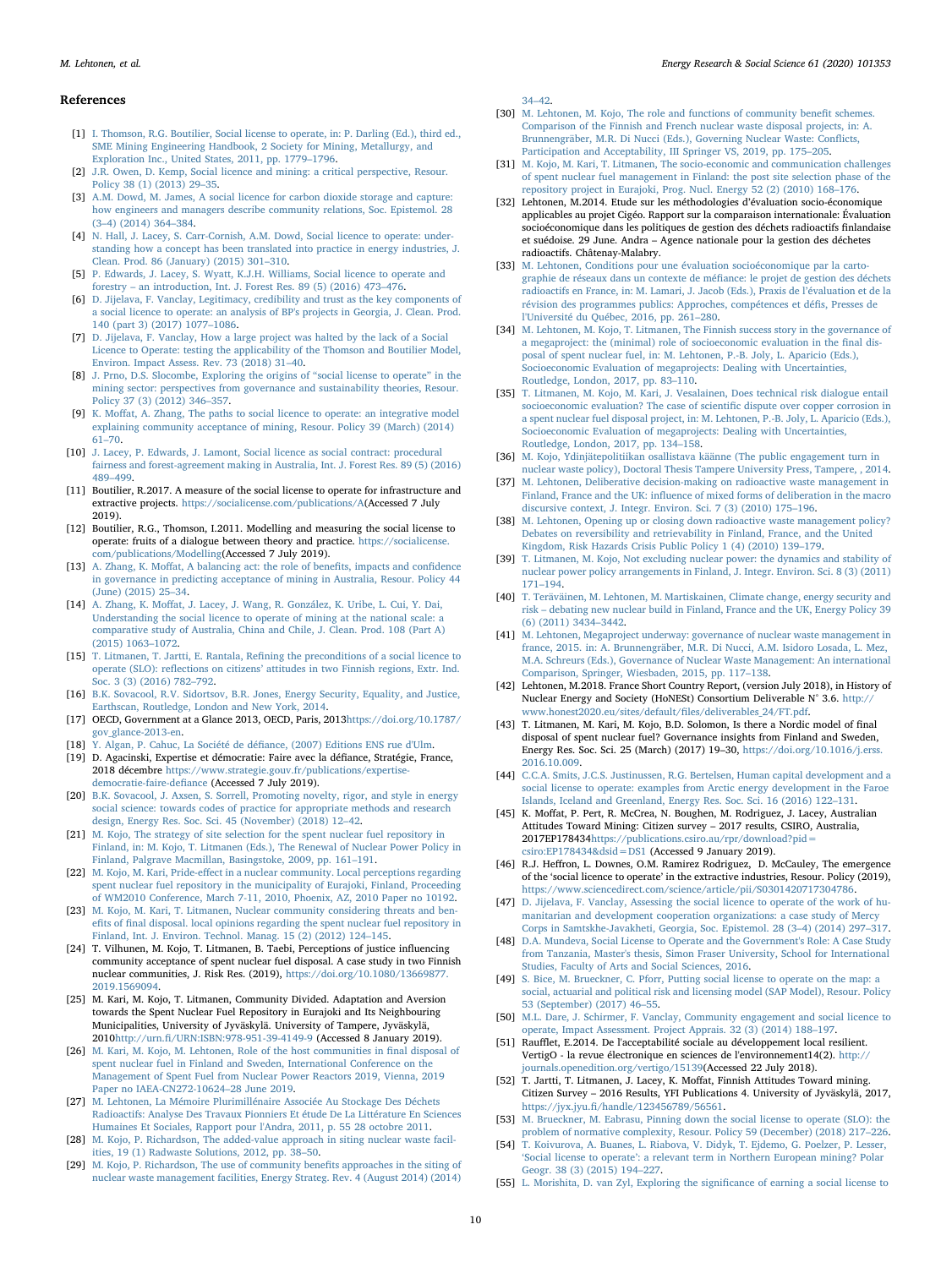[operate in an urban setting, in: Z.X. Li, Z. Agioutantis, D.H. Zou \(Eds.\),](http://refhub.elsevier.com/S2214-6296(19)30297-X/sbref0050) [Proceedings of the 8th International Conference on Sustainable Development in](http://refhub.elsevier.com/S2214-6296(19)30297-X/sbref0050) [the Minerals Industry, 2017 ISBN: 978-0-9948791-3-4.](http://refhub.elsevier.com/S2214-6296(19)30297-X/sbref0050)

- <span id="page-10-0"></span>[56] [C. Mitchell, B. Woodman, Towards trust in regulation](http://refhub.elsevier.com/S2214-6296(19)30297-X/sbref0051) – moving to a public value [regulation, Energy Policy 38 \(6\) \(2010\) 2644](http://refhub.elsevier.com/S2214-6296(19)30297-X/sbref0051)–2651.
- <span id="page-10-1"></span>[57] [E. Kestilä-Kekkonen, P. Söderlund, Political trust and institutional performance:](http://refhub.elsevier.com/S2214-6296(19)30297-X/sbref0052) evidence from Finland 2004–[2013, Scan. Polit. Stud. 39 \(2\) \(2016\) 138](http://refhub.elsevier.com/S2214-6296(19)30297-X/sbref0052)–160.
- <span id="page-10-3"></span><span id="page-10-2"></span>[58] [P. Slovic, Perceived risk, trust and democracy, Risk Anal. 13 \(6\) \(1993\) 675](http://refhub.elsevier.com/S2214-6296(19)30297-X/sbref0053)–682. [59] IAEA. 2019. Maintaining a Social Licence. Nuclear Communicator's Toolbox. Online[:https://www.iaea.org/resources/nuclear-communicators-toolbox/basics/](https://www.iaea.org/resources/nuclear-communicators-toolbox/basics/trust/social-licence)
- <span id="page-10-5"></span>[trust/social-licence.](https://www.iaea.org/resources/nuclear-communicators-toolbox/basics/trust/social-licence) [60] [M. Elam, G. Sundqvist, Meddling in Swedish success in nuclear waste manage](http://refhub.elsevier.com/S2214-6296(19)30297-X/sbref0054)[ment, Environ. Polit. 20 \(2\) \(2011\) 246](http://refhub.elsevier.com/S2214-6296(19)30297-X/sbref0054)–263.
- [61] [A. Bergmans, G. Sundqvist, D. Kos, P. Simmons, The participatory turn in radio](http://refhub.elsevier.com/S2214-6296(19)30297-X/sbref0055)[active waste management: deliberation and the social-technical divide, J. Risk Res.](http://refhub.elsevier.com/S2214-6296(19)30297-X/sbref0055) [18 \(3\) \(2014\) 347](http://refhub.elsevier.com/S2214-6296(19)30297-X/sbref0055)–363.
- [62] [G. Ferraro, The politics of radioactive waste management, Public Involvement and](http://refhub.elsevier.com/S2214-6296(19)30297-X/sbref0056) [Policy-Making in the European union, Routledge, Milton Park, Abingdon, 2019.](http://refhub.elsevier.com/S2214-6296(19)30297-X/sbref0056)
- <span id="page-10-4"></span>[63] [E.W. Falck, J. Hilton, H. Schnell, H. Tulsid, Social licensing and stakeholder](http://refhub.elsevier.com/S2214-6296(19)30297-X/sbref0057) [communication in uranium exploration and mining, in: B.J. Merkel, A. Arab](http://refhub.elsevier.com/S2214-6296(19)30297-X/sbref0057) (Eds.), Uranium – [Past and Future Challenges. Proceedings of the 7th International](http://refhub.elsevier.com/S2214-6296(19)30297-X/sbref0057) [Conference on Uranium Mining and Hydrogeology, Springer, Freiberg, 2014, pp.](http://refhub.elsevier.com/S2214-6296(19)30297-X/sbref0057) 87–[94.](http://refhub.elsevier.com/S2214-6296(19)30297-X/sbref0057)
- [64] [G. Graetz, Energy for whom? Uranium mining, Indigenous people, and navigating](http://refhub.elsevier.com/S2214-6296(19)30297-X/sbref0058) [risk and rights in Australia, Energy Research & Social Science 8 \(7\) \(2015\)](http://refhub.elsevier.com/S2214-6296(19)30297-X/sbref0058) 113–[126.](http://refhub.elsevier.com/S2214-6296(19)30297-X/sbref0058)
- <span id="page-10-6"></span>[65] [A. Blowers, The Legacy of Nuclear Power, Routledge, Abingdon, 2016.](http://refhub.elsevier.com/S2214-6296(19)30297-X/sbref0059)
- <span id="page-10-7"></span>[66] [H. Strauss, Involving the Finnish public in nuclear facility licensing: participatory](http://refhub.elsevier.com/S2214-6296(19)30297-X/sbref0060) [democracy and industrial bias, J. Integr. Environ. Sci. 7 \(3\) \(2010\) 211](http://refhub.elsevier.com/S2214-6296(19)30297-X/sbref0060)–228.
- <span id="page-10-8"></span>[67] [B.S. Frey, F. Oberholzer-Gee, R. Eichenberger, The old lady visits your backyard: a](http://refhub.elsevier.com/S2214-6296(19)30297-X/sbref0061) [tale of morals and markets, J. Polit. Econ. 104 \(6\) \(1996\) 1297](http://refhub.elsevier.com/S2214-6296(19)30297-X/sbref0061)–1313.
- <span id="page-10-9"></span>[68] [B.J.A. Walker, B. Wiersma, E. Bailey, Community bene](http://refhub.elsevier.com/S2214-6296(19)30297-X/sbref0062)fits, framing and the social acceptance of off[shore wind farms: an experimental study in England, Energy Res.](http://refhub.elsevier.com/S2214-6296(19)30297-X/sbref0062) [Soc. Sci. 3 \(September\) \(2014\) 46](http://refhub.elsevier.com/S2214-6296(19)30297-X/sbref0062)–54.
- <span id="page-10-10"></span>[69] B.F. Yates, C.L. Horvath, Social License to Operate: How to Get it, and How to Keep it, (2013) 2013 Pacific Energy Summit Working Papers [http://www.nbr.org/](http://www.nbr.org/downloads/pdfs/eta/PES_2013_summitpaper_Yates_Horvath.pdf) [downloads/pdfs/eta/PES\\_2013\\_summitpaper\\_Yates\\_Horvath.pdf](http://www.nbr.org/downloads/pdfs/eta/PES_2013_summitpaper_Yates_Horvath.pdf) (Accessed 29 March 2019).
- <span id="page-10-11"></span>[70] [DMR, Dossier du maître d'ouvrage pour le débat public sur le plan national de](http://refhub.elsevier.com/S2214-6296(19)30297-X/sbref0064) [gestion des matières et des déchets radioactifs, \(2019\) 5ème édition du PNGMDR.](http://refhub.elsevier.com/S2214-6296(19)30297-X/sbref0064) Direction générale de l'[énergie et du climat \(DGEC\) & l'Autorité de sûreté](http://refhub.elsevier.com/S2214-6296(19)30297-X/sbref0064) [nucléaire \(ASN\).](http://refhub.elsevier.com/S2214-6296(19)30297-X/sbref0064)
- <span id="page-10-12"></span>[71] [G. Hecht, The Radiance of France: Nuclear Power and National Identity After](http://refhub.elsevier.com/S2214-6296(19)30297-X/sbref0065) [World War II, The MIT Press, Cambridge, MA, 2009 \(](http://refhub.elsevier.com/S2214-6296(19)30297-X/sbref0065)first published in French in [1998\).](http://refhub.elsevier.com/S2214-6296(19)30297-X/sbref0065)
- <span id="page-10-13"></span>[72] [Y. Barthe, Le Pouvoir d'indécision: La mise en politique des déchets nucléaires,](http://refhub.elsevier.com/S2214-6296(19)30297-X/sbref0066) [Economica, Paris, 2006.](http://refhub.elsevier.com/S2214-6296(19)30297-X/sbref0066)
- <span id="page-10-14"></span>[73] LOI n° 91-1381 du 30 décembre 1991 relative aux recherches sur la gestion des déchets radioactifs.
- <span id="page-10-15"></span>[74] [CNDP, Bilan Du Débat public: Projet de Centre de stockage réversible profond de](http://refhub.elsevier.com/S2214-6296(19)30297-X/sbref0067) [déchets radioactifs en Meuse / Haute-Marne \(Cigéo\), Commission nationale du](http://refhub.elsevier.com/S2214-6296(19)30297-X/sbref0067) [débat public, Paris, 2014 15 mai - 15 décembre 2013.](http://refhub.elsevier.com/S2214-6296(19)30297-X/sbref0067)
- <span id="page-10-16"></span>[75] [https://www.fortum.com/sites/g/](https://www.fortum.com/sites/g/files/rkxjap146/files/investor-documents/fortum_financials2018.pdf)files/rkxjap146/files/investor-documents/ fortum\_fi[nancials2018.pdf](https://www.fortum.com/sites/g/files/rkxjap146/files/investor-documents/fortum_financials2018.pdf) (Accessed 8 July 2019).
- <span id="page-10-17"></span>[76] [https://www.tvo.](https://www.tvo.fi/TVOgroup)fi/TVOgroup (Accessed 8 July 2019).
- <span id="page-10-18"></span>[77] Act on Environmental Impact Assessment Procedure (468/1994; amendments up to 1812/2009included). https://www.finlex.fi/fi[/laki/kaannokset/1994/](https://www.finlex.fi/fi/laki/kaannokset/1994/en19940468) [en19940468](https://www.finlex.fi/fi/laki/kaannokset/1994/en19940468) (Accessed 8 July 2019).
- <span id="page-10-19"></span>[78] P. Hokkanen, Kansalaisosallistuminen Ympäristövaikutusten Arviointimenettelyssä, Acta Electronica Universitatis Tamperensis 683, Tampere University Press, Tampere, 2008http://urn.fi[/urn:isbn:978-951-44-7178-0](http://urn.fi/urn:isbn:978-951-44-7178-0) (Accessed 29 March 2019).
- <span id="page-10-20"></span>[79] [A. Leskinen, M. Turtiainen, Interactive Planning in the EIA of the Final Disposal](http://refhub.elsevier.com/S2214-6296(19)30297-X/sbref0069) [Facility for Spent Nuclear Fuel in Finland, Posiva Oy, Olkiluoto, 2002 Working](http://refhub.elsevier.com/S2214-6296(19)30297-X/sbref0069) [Report 2002-45.](http://refhub.elsevier.com/S2214-6296(19)30297-X/sbref0069)
- <span id="page-10-21"></span>[80] Posiva, The Final Disposal for Spent Nuclear Fuel: Environmental Impact Assessment Report, Posiva Oy, Helsinki, 1999www.posiva.fi[/en/databank/](http://www.posiva.fi/en/databank/publications/eia_reports#.VzCQak1f1jo) [publications/eia\\_reports#.VzCQak1f1jo](http://www.posiva.fi/en/databank/publications/eia_reports#.VzCQak1f1jo) (Accessed 29 March 2019).
- <span id="page-10-22"></span>[81] https://energia.fi[/perustietoa\\_energia-alasta/energiantuotanto/sahkontuotanto/](https://energia.fi/perustietoa_energia-alasta/energiantuotanto/sahkontuotanto/ydinvoima) [ydinvoima](https://energia.fi/perustietoa_energia-alasta/energiantuotanto/sahkontuotanto/ydinvoima) (Accessed 10 March 2019).
- <span id="page-10-23"></span>[82] [M. Elam, L. Soneryd, G. Sundqvist, Demonstrating safety](http://refhub.elsevier.com/S2214-6296(19)30297-X/sbref0071) – validating new build: [the enduring template of swedish nuclear waste management, J. Integr. Environ.](http://refhub.elsevier.com/S2214-6296(19)30297-X/sbref0071) [Sci. 7 \(3\) \(2010\) 197](http://refhub.elsevier.com/S2214-6296(19)30297-X/sbref0071)–210.
- <span id="page-10-24"></span>[83] A. Kaijser, Sweden Short Country Report (version 2018). In History of Nuclear Energy and Society (HoNESt) Consortium Deliverable No 3.6, . (2018) http: [www.honest2020.eu/sites/default/](http://www.honest2020.eu/sites/default/files/deliverables_24/SW.pdf)files/deliverables\_24/SW.pdf (Accessed 7 July 2019).
- <span id="page-10-25"></span>[84] [G. Sundqvist, The Bedrock of opinion: Science, Technology and Society in the](http://refhub.elsevier.com/S2214-6296(19)30297-X/sbref0073) [Siting of High-Level Nuclear Waste, Kluwer Academic Publishers, Dordrecht,](http://refhub.elsevier.com/S2214-6296(19)30297-X/sbref0073) [2002.](http://refhub.elsevier.com/S2214-6296(19)30297-X/sbref0073)
- <span id="page-10-26"></span>[85] <https://www.skb.se/det-har-ar-skb/organisation/> (Accessed 3 July 2019).
- <span id="page-10-27"></span>[86] <https://www.oecd-nea.org/ndd/pubs/2018/7416-ned-2018.pdf> (Accessed 3 July 2019).
- <span id="page-10-28"></span>[87] Keskitalo, C., Nordlund, A., Lindgren, U.2009. Grunden för beslut I kärnavfallsfrågan: Upplevelser av lagstiftningsgrund och MKB-process. SKB rapport R-09-11. Stockholm.
- <span id="page-10-29"></span>[88] [M. Elam, G. Sundqvist, Stakeholder Involvement in Swedish Nuclear Waste](http://refhub.elsevier.com/S2214-6296(19)30297-X/sbref0074) [Management, Swedish Nuclear Power Inspectorate, Stockholm, 2007 Report](http://refhub.elsevier.com/S2214-6296(19)30297-X/sbref0074)  $07.02$
- <span id="page-10-30"></span>[89] Assemblée nationale. 2016. Loi n° 2016-1917 du 29 décembre 2016 de finances pour 2017 publiée au Journal Officiel du 30 décembre 2016 [sur le site Légifrance]. (No. 4061) AMENDEMENT No.II-1012. [http://www.assemblee](http://www.assemblee-nationale.fr/14/amendements/4061C/AN/1012.asp)[nationale.fr/14/amendements/4061C/AN/1012.asp.](http://www.assemblee-nationale.fr/14/amendements/4061C/AN/1012.asp)
- <span id="page-10-31"></span>[90] [A. Bergmans, International Benchmarking of Community Bene](http://refhub.elsevier.com/S2214-6296(19)30297-X/sbref0075)fits Related to [Facilities for Radioactive Waste Management, EDRAM, 2010 NIROND 2010-01 E.](http://refhub.elsevier.com/S2214-6296(19)30297-X/sbref0075) [ONDRAF/NIRAS.](http://refhub.elsevier.com/S2214-6296(19)30297-X/sbref0075)
- <span id="page-10-32"></span>[91] Descamps, E.2011. A Bure, la manne controversée du stockage nucléaire. La Croix, 27/04/2011. [https://www.la-croix.com/Actualite/Economie-Entreprises/](https://www.la-croix.com/Actualite/Economie-Entreprises/Economie/A-Bure-la-manne-controversee-du-stockage-nucleaire-_NP_-2011-04-27-595766) [Economie/A-Bure-la-manne-controversee-du-stockage-nucleaire-\\_NP\\_-2011-04-](https://www.la-croix.com/Actualite/Economie-Entreprises/Economie/A-Bure-la-manne-controversee-du-stockage-nucleaire-_NP_-2011-04-27-595766) [27-595766](https://www.la-croix.com/Actualite/Economie-Entreprises/Economie/A-Bure-la-manne-controversee-du-stockage-nucleaire-_NP_-2011-04-27-595766) (Accessed 10 March 2019).
- <span id="page-10-33"></span>[92] O. Descamps, Cigéo: le gouvernement a-t-il voulu acheter les consciences, J. Environ. (2017) 7 [http://www.journaldelenvironnement.net/article/cigeo-le](http://www.journaldelenvironnement.net/article/cigeo-le-gouvernement-a-t-il-voulu-acheter-les-consciences,88675)[gouvernement-a-t-il-voulu-acheter-les-consciences,88675](http://www.journaldelenvironnement.net/article/cigeo-le-gouvernement-a-t-il-voulu-acheter-les-consciences,88675) (Accessed 10 March 2019).
- <span id="page-10-34"></span>[93] [NEA, Partnering For Long-Term Management of Radioactive waste: Evolution and](http://refhub.elsevier.com/S2214-6296(19)30297-X/sbref0077) [Current Practice in Thirteen Countries, OECD Nuclear Energy Agency, Paris, 2010.](http://refhub.elsevier.com/S2214-6296(19)30297-X/sbref0077)
- <span id="page-10-35"></span>[94] Sénat. 2017. Projet de loi, [Second] projet de loi de finances rectificative pour 2017, 1ère lecture, n° 155, 158. N° 77 rect, 14 décembre 2017. Amendement présenté par MM. Sido et Guené. [http://www.senat.fr/amendements/2017-2018/](http://www.senat.fr/amendements/2017-2018/155/Amdt_77.html) [155/Amdt\\_77.html](http://www.senat.fr/amendements/2017-2018/155/Amdt_77.html) (Accessed 29 June 2018).
- <span id="page-10-36"></span>[95] Inget mutbrott bakom Östhammar och SKB:s mervärdesavtal. P4 Uppland, 22 June 2015. [https://sverigesradio.se/sida/gruppsida.aspx?programid=114&grupp=](https://sverigesradio.se/sida/gruppsida.aspx?programid=114&grupp=22167&artikel=6195412) [22167&artikel=6195412.](https://sverigesradio.se/sida/gruppsida.aspx?programid=114&grupp=22167&artikel=6195412)
- <span id="page-10-37"></span>[96] EDF, CEA, Areva. 2016. Accompagnement économique de Meuse et Haute-Marne. Laboratoire Andra de Bure-Saudron. Rapport d'activités 2016. [https://www.edf.](https://www.edf.fr/sites/default/files/contrib/groupe-edf/producteur-industriel/nucleaire/enjeux/dechets-radioactifs/rapport_bure_2016_vdef.pdf) fr/sites/default/fi[les/contrib/groupe-edf/producteur-industriel/nucleaire/](https://www.edf.fr/sites/default/files/contrib/groupe-edf/producteur-industriel/nucleaire/enjeux/dechets-radioactifs/rapport_bure_2016_vdef.pdf) [enjeux/dechets-radioactifs/rapport\\_bure\\_2016\\_vdef.pdf](https://www.edf.fr/sites/default/files/contrib/groupe-edf/producteur-industriel/nucleaire/enjeux/dechets-radioactifs/rapport_bure_2016_vdef.pdf).
- <span id="page-10-38"></span>[97] S. Saurugger, Democratic 'Misfit'[? Conceptions of civil society participation in](http://refhub.elsevier.com/S2214-6296(19)30297-X/sbref0078) [France and the European Union, Polit. Stud. 55 \(2\) \(2007\) 384](http://refhub.elsevier.com/S2214-6296(19)30297-X/sbref0078)-404.
- <span id="page-10-39"></span>[98] [O. Jørgensen, Access to Information in the Nordic Countries: A comparison of the](http://refhub.elsevier.com/S2214-6296(19)30297-X/sbref0079) [Laws of Sweden, Finland, Denmark, Norway and Iceland and International Rules,](http://refhub.elsevier.com/S2214-6296(19)30297-X/sbref0079) [University of Gothenburg, Nordicom, 2014.](http://refhub.elsevier.com/S2214-6296(19)30297-X/sbref0079)
- <span id="page-10-40"></span>[99] [C. Lepage, L'Etat Nucléaire, Albin Michel, Paris, 2014.](http://refhub.elsevier.com/S2214-6296(19)30297-X/sbref0080)
- <span id="page-10-41"></span>[100] [S. Topçu, Confronting nuclear risks: counter-Expertise as politics within the French](http://refhub.elsevier.com/S2214-6296(19)30297-X/sbref0081) nuclear energy debate'[, Nat. Culture 3 \(2008\) 225](http://refhub.elsevier.com/S2214-6296(19)30297-X/sbref0081)–245.
- <span id="page-10-42"></span>[101] T. Rosenberg, What Could Have Been Done? Reflections on the Radwaste-battle, As Seen from Below, (2007) Presented at the European Nuclear Critical Conference 2007, Helsinki, November 9–11, 2007 [http://uraanitieto.tormunet.](http://uraanitieto.tormunet.fi/uraanitieto/encc/rosenberg.htm)fi/ [uraanitieto/encc/rosenberg.htm](http://uraanitieto.tormunet.fi/uraanitieto/encc/rosenberg.htm) (Accessed 24 March 2019).
- <span id="page-10-43"></span>[102] Marignac, Y.2011. Interview conducted on 8 March 2011 by students of Master of Communication at the Science Po, Paris, as part of the course "Cartography of scientific controversies". [http://controverses.sciences-po.fr/archive/nucleaire/](http://controverses.sciences-po.fr/archive/nucleaire/pdf/wise.pdf) [pdf/wise.pdf\(](http://controverses.sciences-po.fr/archive/nucleaire/pdf/wise.pdf)Accessed 29 March 2019).
- <span id="page-10-44"></span>[103] [GC, Débattre publiquement du nucléaire? Un premier bilan des deux débats EPR et](http://refhub.elsevier.com/S2214-6296(19)30297-X/sbref0083) [déchets organisés par la Commission nationale du débat public, Global Change,](http://refhub.elsevier.com/S2214-6296(19)30297-X/sbref0083) [Paris, 2006.](http://refhub.elsevier.com/S2214-6296(19)30297-X/sbref0083)
- <span id="page-10-45"></span>[104] MKG. 2019. [http://www.mkg.se/en/skb-sends-complementary-information-on](http://www.mkg.se/en/skb-sends-complementary-information-on-copper-corrosion-to-the-government)[copper-corrosion-to-the-government.](http://www.mkg.se/en/skb-sends-complementary-information-on-copper-corrosion-to-the-government)
- <span id="page-10-46"></span>[105] [http://www.mkg.se/forskningsseminarium-i-](http://www.mkg.se/forskningsseminarium-i-finland-visar-pa-problem-med-kopparkapslar-for-slutforvar-av-anvant-karnbr)finland-visar-pa-problem-med[kopparkapslar-for-slutforvar-av-anvant-karnbr](http://www.mkg.se/forskningsseminarium-i-finland-visar-pa-problem-med-kopparkapslar-for-slutforvar-av-anvant-karnbr).
- <span id="page-10-47"></span>[106] [NEA, Radioactive Waste Management Stepwise Decision Making in Finland for the](http://refhub.elsevier.com/S2214-6296(19)30297-X/sbref0084) [Disposal of Spent Nuclear Fuel: Workshop Proceedings](http://refhub.elsevier.com/S2214-6296(19)30297-X/sbref0084) – Turku, Finland – November 15–[16, 2001, OECD Nuclear Energy Agency, Paris, 2002.](http://refhub.elsevier.com/S2214-6296(19)30297-X/sbref0084)
- <span id="page-10-48"></span>[107] [J. Vira, Winning citizen trust: the siting of a nuclear waste facility in Eurajoki,](http://refhub.elsevier.com/S2214-6296(19)30297-X/sbref0085) [Finland, Innovations 1 \(4\) \(2006\) 67](http://refhub.elsevier.com/S2214-6296(19)30297-X/sbref0085)–82.
- [108] [H. Lammi, Social dynamics behind the changes in the NGOs anti-nuclear cam](http://refhub.elsevier.com/S2214-6296(19)30297-X/sbref0086)paign, 1993–[2002. in: M. Kojo, T. Litmanen \(Eds.\), The Renewal of Nuclear Power](http://refhub.elsevier.com/S2214-6296(19)30297-X/sbref0086) [Policy in Finland, Palgrave Macmillan, Basingstoke, 2009.](http://refhub.elsevier.com/S2214-6296(19)30297-X/sbref0086)
- [109] G. Sundqvist, 'Heating up' or 'Cooling down'[? Analysing and performing broa](http://refhub.elsevier.com/S2214-6296(19)30297-X/sbref0087)[dened participation in technoscienti](http://refhub.elsevier.com/S2214-6296(19)30297-X/sbref0087)fic conflicts, Environ. Plan. A 46 (9) (2014) 2065–[2079.](http://refhub.elsevier.com/S2214-6296(19)30297-X/sbref0087)
- <span id="page-10-49"></span>[110] [J. Blanck, Gouverner par le temps: la gestion des déchets radioactifs en France,](http://refhub.elsevier.com/S2214-6296(19)30297-X/sbref0088) [entre changements organisationnels et construction de solutions techniques](http://refhub.elsevier.com/S2214-6296(19)30297-X/sbref0088) irréversibles (1950-–[2014\), PhD thesis, sociology, Institut d](http://refhub.elsevier.com/S2214-6296(19)30297-X/sbref0088)'études politiques & [Centre de sociologie des organisations, Paris, 2017.](http://refhub.elsevier.com/S2214-6296(19)30297-X/sbref0088)
- <span id="page-10-50"></span>[111] [Z. Konopásek, L. Soneryd, K. Svacina, Lost in translation: Czech dialogues by](http://refhub.elsevier.com/S2214-6296(19)30297-X/sbref0089) [Swedish design, Sci. Technol. Stud. 31 \(3\) \(2018\) 5](http://refhub.elsevier.com/S2214-6296(19)30297-X/sbref0089)–23.
- <span id="page-10-51"></span>[112] [M. Tait, Trust and the public interest in the micropolitics of planning practice, J.](http://refhub.elsevier.com/S2214-6296(19)30297-X/sbref0090) [Plan. Educ. Res. 31 \(2\) \(2011\) 157](http://refhub.elsevier.com/S2214-6296(19)30297-X/sbref0090)–171.
- <span id="page-10-52"></span>[113] M. Lehtonen, L. de Carlo, Community energy and the virtues of mistrust and distrust: lessons from Brighton and Hove energy cooperatives, Ecol. Econ. 164 (October) (2019), [https://doi.org/10.1016/j.ecolecon.2019.106367.](https://doi.org/10.1016/j.ecolecon.2019.106367)
- <span id="page-10-54"></span>[114] Ifop. 2016. Enquêtes locales auprès des riverains - principaux enseignements. Ifop pour l'Andra. Centre de Meuse/Haute-Marne (CMHM). Mars 2016, p. 6.
- [115] SKOP. 2012. Opinionsundersökning om slutförvaring av använt kärnbränsle. Telefonintervjuer i Uppsala län, Gävle kommun och Norrtälje kommun under november-december 2012 av SKOP. Rapport till Regionförbundet Uppsala län, December 2012.
- [116] Novus, Novus SKB Opinionsmätning Östhammar, våren 2018, Vvåren 2018, 2018, Novus; Datum, SKB, Gun Pettersson, 2018-05-21.
- <span id="page-10-53"></span>[117] P. d'Iribarne, Les Français et les déchets nucléaires, (2005) Rapport au Ministre délégué à l'industrie. La Documentation française [https://www.](https://www.ladocumentationfrancaise.fr/var/storage/rapports-publics/054000355.pdf)

11